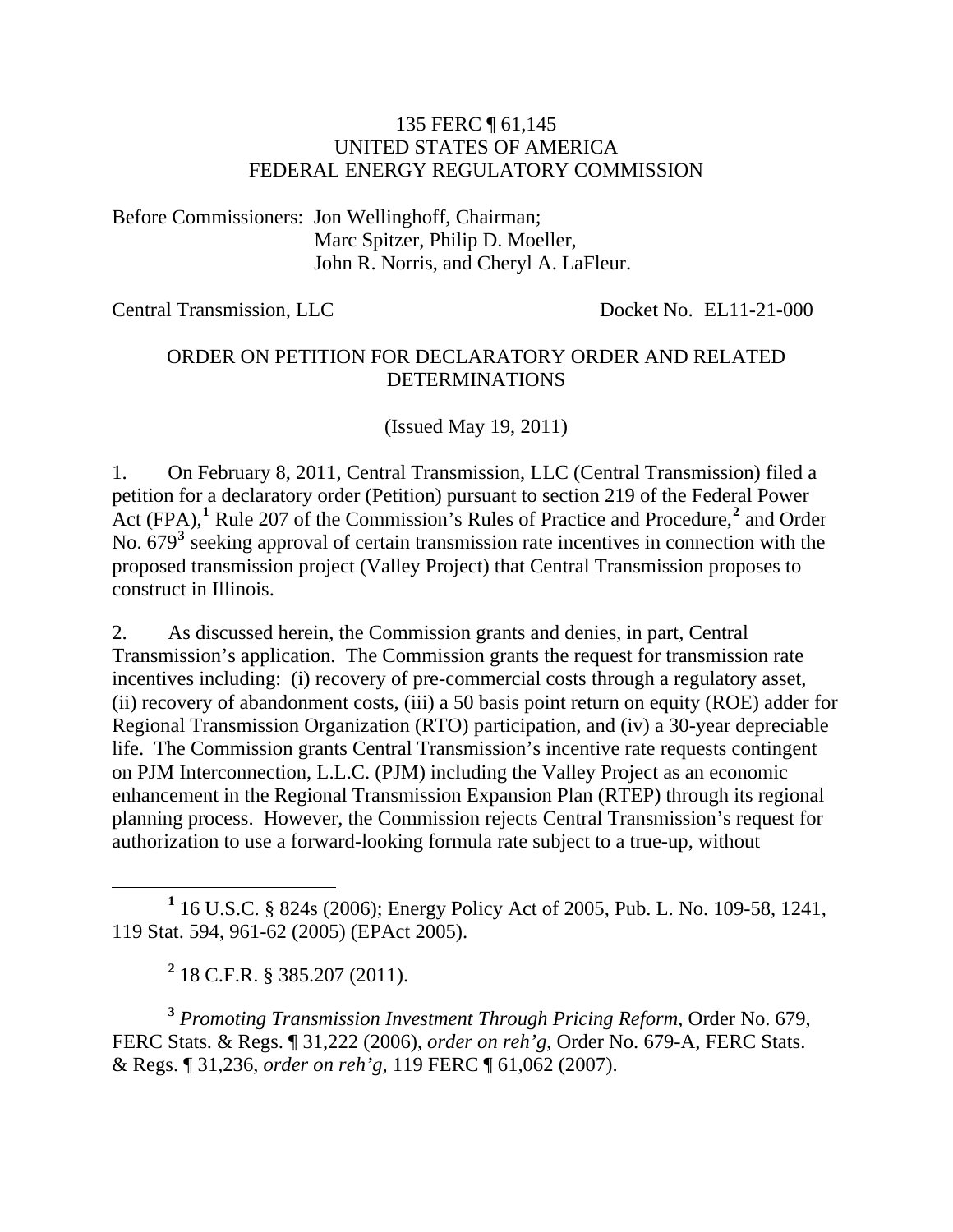prejudice to Central Transmission providing additional justification for such a rate in a subsequent proceeding.

### **I. Background**

### **A. Description of Central Transmission**

3. Central Transmission is a non-incumbent transmission developer whose business is to develop, own, and operate high-voltage transmission facilities in the Midwest. Central Transmission is a member of the LS Power Group, which has been involved in the development, construction, or operation of 20,000 MW of generation in the United States.<sup>[4](#page-1-0)</sup> LS Power Group affiliates are engaged in transmission development and have planned over 1,000 miles of transmission to help deliver renewable resources, reduce constraints, or increase reliability. Among other projects, LS Power Group affiliates are building a portion of the Texas renewable transmission projects known as "CREZ" and building a 500 kV transmission line in Nevada.**[5](#page-1-1)**

### **B. Description of the Valley Project**

4. Central Transmission estimates that the proposed Valley Project will consist of approximately 30 miles to 50 miles of new, single circuit 345 kV transmission line and

<span id="page-1-1"></span>**<sup>5</sup>** *See* press releases issued by LS Power on its website, such as "Department of Energy, [et al.] Celebrate The One Nevada Transmission Line" dated October 19, 2010; "NV Energy and Great Basin Transmission Finalize Agreement for the One Nevada Transmission Line" dated August 20, 2010; "LS Power Announces New Transmission Project to Facilitate Renewable Energy Development in Illinois and Indiana" dated December 17, 2009; "LS Power Announces Memorandum of Understanding with Western Area Power Administration for the Southwest Intertie Project" dated July 16, 2009; "LS Power Purchases Wyoming-Colorado Intertie" dated April 28, 2009; "Great Basin Transmission Announces Second Open Season for the Southwest Intertie Project" dated April 15, 2009; "Public Utility Commission Selects Cross Texas Transmission as part of CREZ Transmission Plan" dated March 30, 2009; and "LS Power Postpones Construction of White Pine Energy Station Focuses on Completing Transmission Line for Renewables" dated March 5, 2009.

<span id="page-1-0"></span>**<sup>4</sup>** <sup>4</sup> The LS Power Group consists of LS Power Development, LLC, a Delaware limited liability company owned by private individuals and associated entities and the primary operating company for the group; LS Power Associates, L.P.; and their affiliates and controlled subsidiaries. *See* LS Power Marketing, LLC, Updated Market Power Analysis, Docket No. ER96-1947-029 (Jul. 30, 2010).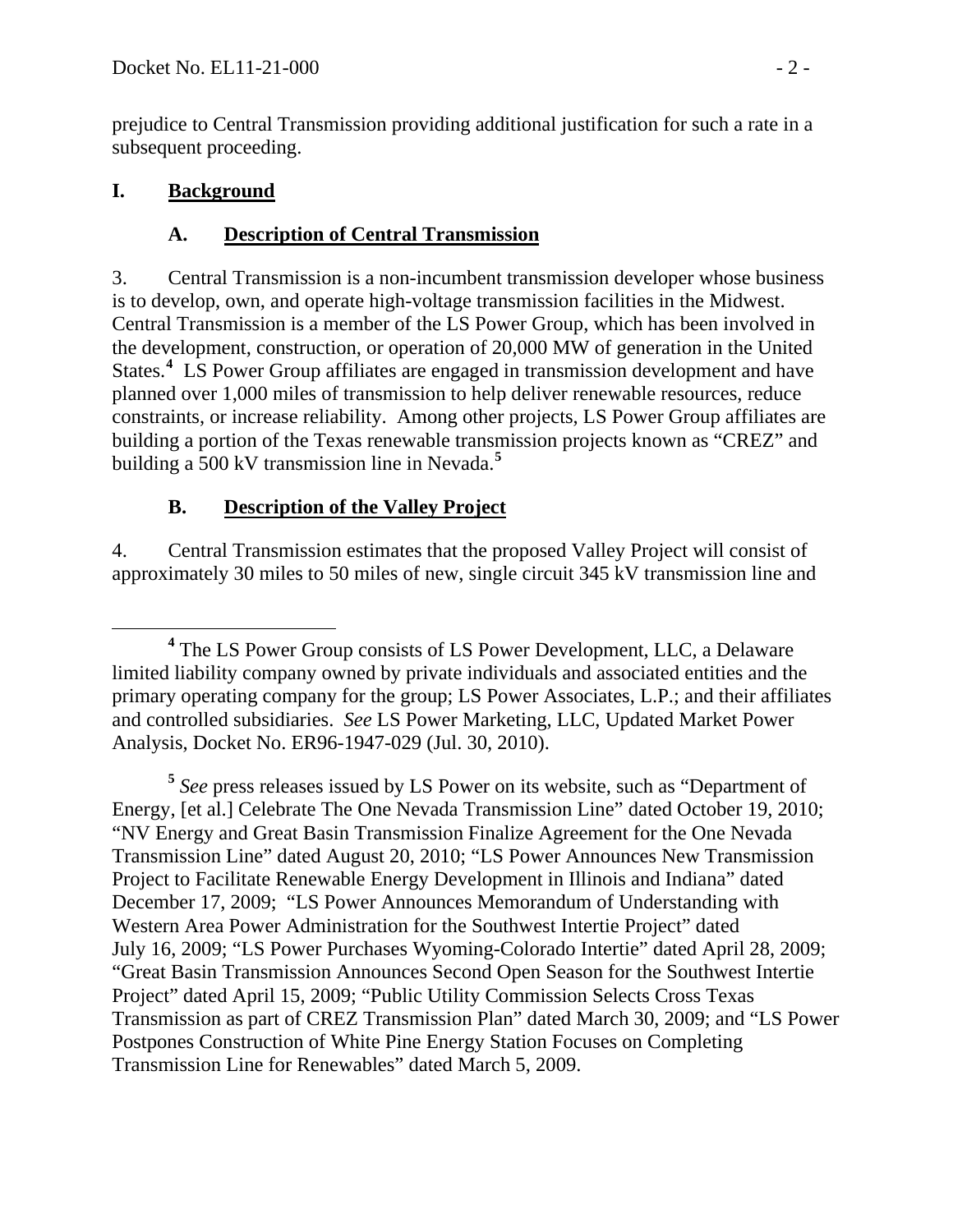associated equipment at an estimated cost of \$60 million to \$125 million.<sup>6</sup> Central Transmission anticipates that the Valley Project will meet the PJM Benefit/Cost Ratio test for economic enhancements under the 2010 RTEP protocol,<sup>7</sup> resolve ten-year auction revenue rights (ARR) infeasibility issues in the Commonwealth Edison (ComEd) area, and reduce costs for customers. The project has a targeted in-service date of 2015.

5. Since September 23, 2010, Central Transmission has developed three variations of the Valley Project, in consultation with PJM.**[8](#page-2-0)** According to Central Transmission, other variations in the configuration of the Valley Project may be developed by Central Transmission and PJM in an effort to optimize the project's benefits. Central Transmission states in its Petition that the requested incentives are intended to apply to these variations, and that it is not aware of any potential changes to the Valley Project at this time.**[9](#page-2-1)**

6. On December 8, 2010, PJM's Transmission Expansion Advisory Committee concluded that the Byron-Pleasant Valley line was the optimal variation. Specifically, PJM stated that the Byron-Pleasant Valley line reduces congestion in ComEd and has the highest Benefit/Cost Ratio of the proposed configurations without creating additional congestion. PJM estimates the Byron-Pleasant Valley line will have a cumulative present

**<sup>7</sup>** *See* PJM Operating Agreement, Schedule 6, Regional Transmission Expansion Planning Protocol. PJM uses a Benefit/Cost Ratio to determine whether an economic enhancement or expansion will be included in the RTEP process. To be included, a project's benefit/cost ratio must meet a threshold of at least 1.25 to one. Economic expansions (also referred to as market efficiency expansions) are those that will reduce the costs of meeting load but are not needed to meet load reliably.

<span id="page-2-0"></span><sup>8</sup> The three variations are: 1) a 345 kV line from Byron substation to Cherry Valley substation to Pleasant Valley substation, 2) a 345 kV line from Cherry Valley substation to Pleasant Valley substation, and 3) a 345 kV line from Byron substation to Pleasant Valley substation (Byron-Pleasant Valley line). Each variation is an economicbased enhancement that reduces congestion in the ComEd area.

<span id="page-2-1"></span><sup>9</sup> Central Transmission Petition at 8-9 n.19.

**<sup>6</sup>** Central Transmission Petition at 11; *see also* the Petition, Attachment 4 at 6, providing PJM's December 8, 2010, Transmission Expansion Advisory Committee Meeting, 2010 Market Efficiency Analysis Results Update (December TEAC Presentation).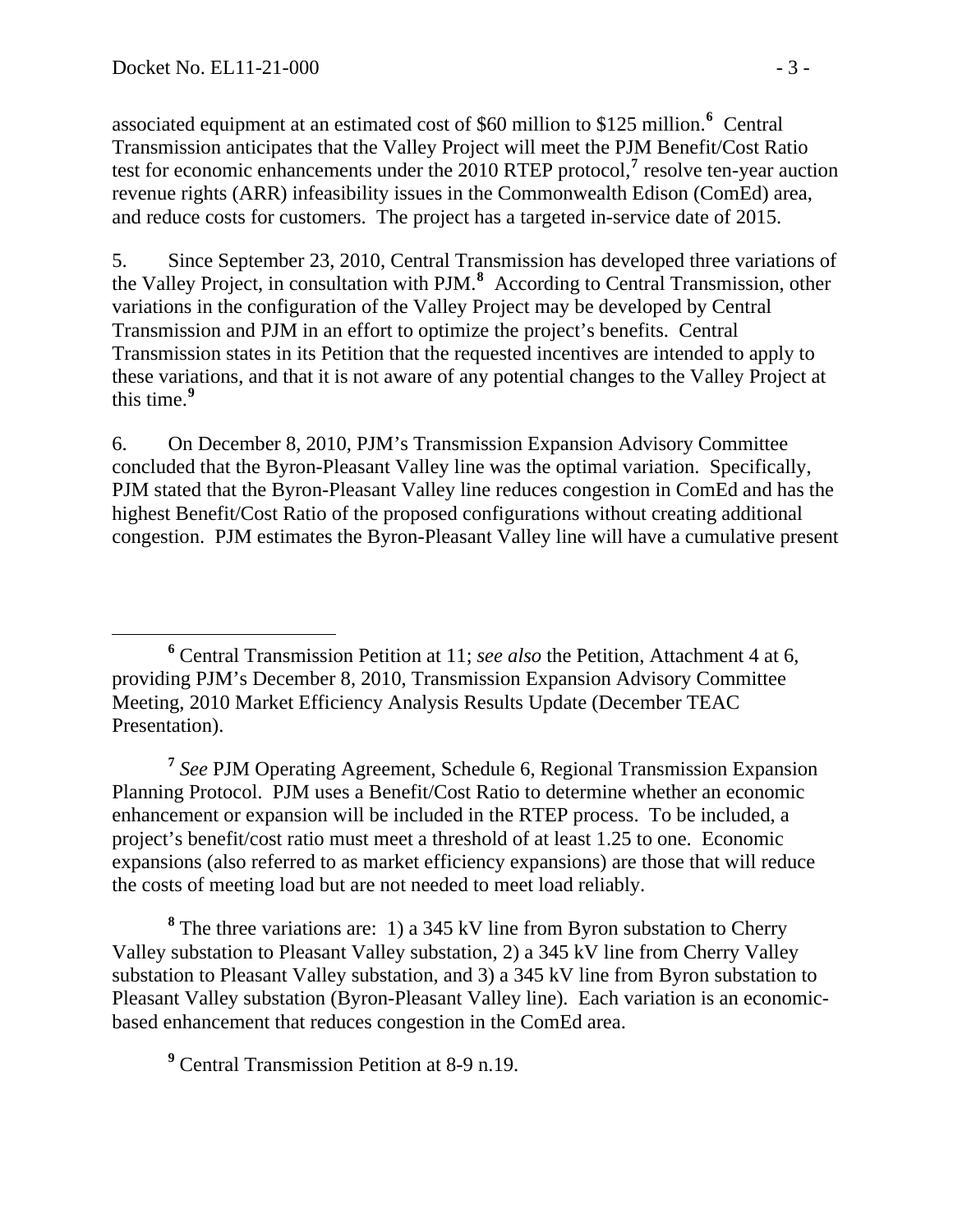value of energy market benefits of \$353.8 million and an estimated cumulative present value of revenue requirements of \$174.9 million,**[10](#page-3-0)** resulting in a Benefit/Cost Ratio of 2.02.

7. Central Transmission reports that the Valley Project will resolve ten-year stage 1A ARR infeasibility issues in the ComEd service area. According to Central Transmission, while ARR infeasibility does not indicate a reliability concern, it is an indication that additional transmission is needed to provide congestion relief to ARR holders. The stage 1A ARRs are assigned to load serving entities for generation resources that historically served load up to base load needs (rather than peak load).

## **C. Technology Statement**

8. Central Transmission provides an advanced technology statement in its Petition explaining that it anticipates deploying several advanced transmission technology elements. Central Transmission notes that the project will incorporate smart grid advancements, including fiber-optic technologies via optic cables in the shield wire; microprocessor-based protective relays; microprocessor-based supervisory control and data acquisition (SCADA) equipment for real-time monitoring and control; digital fault recorders and application of IEC 61850 substation communication standards to wide area substation-to-substation communications.**[11](#page-3-1)** Central Transmission states that the proposed deployment of microprocessor-based relays and digital fault recorders will automatically assist reliability and operations with minimum intervention by the transmission operator. These technologies will perform self-diagnostic activities and report corrective action. Central Transmission states that these features reduce the potential for damage to other facilities and provide critical information on system disturbances.**[12](#page-3-2)**

9. Central Transmission states that these technologies meet Order No. 679 and EPAct 2005 standards because they will increase the capacity, efficiency, or reliability of the

<span id="page-3-1"></span>**<sup>11</sup>** Central Transmission Petition at 25 (citing International Electrotechnical Commission (IEC) standards).

<span id="page-3-2"></span><sup>12</sup> Central Transmission explained that it also considered employing other advanced technologies including high-temperature low-sag conductors and underground cables; however, it does not anticipate using them at this time. Central Transmission Petition at 27.

<span id="page-3-0"></span>**<sup>10</sup>** December TEAC Presentation, slides 14 and 16. PJM used an estimated cost of \$105 million to calculate the present value of revenue requirements in the Benefit/Cost Ratio calculation.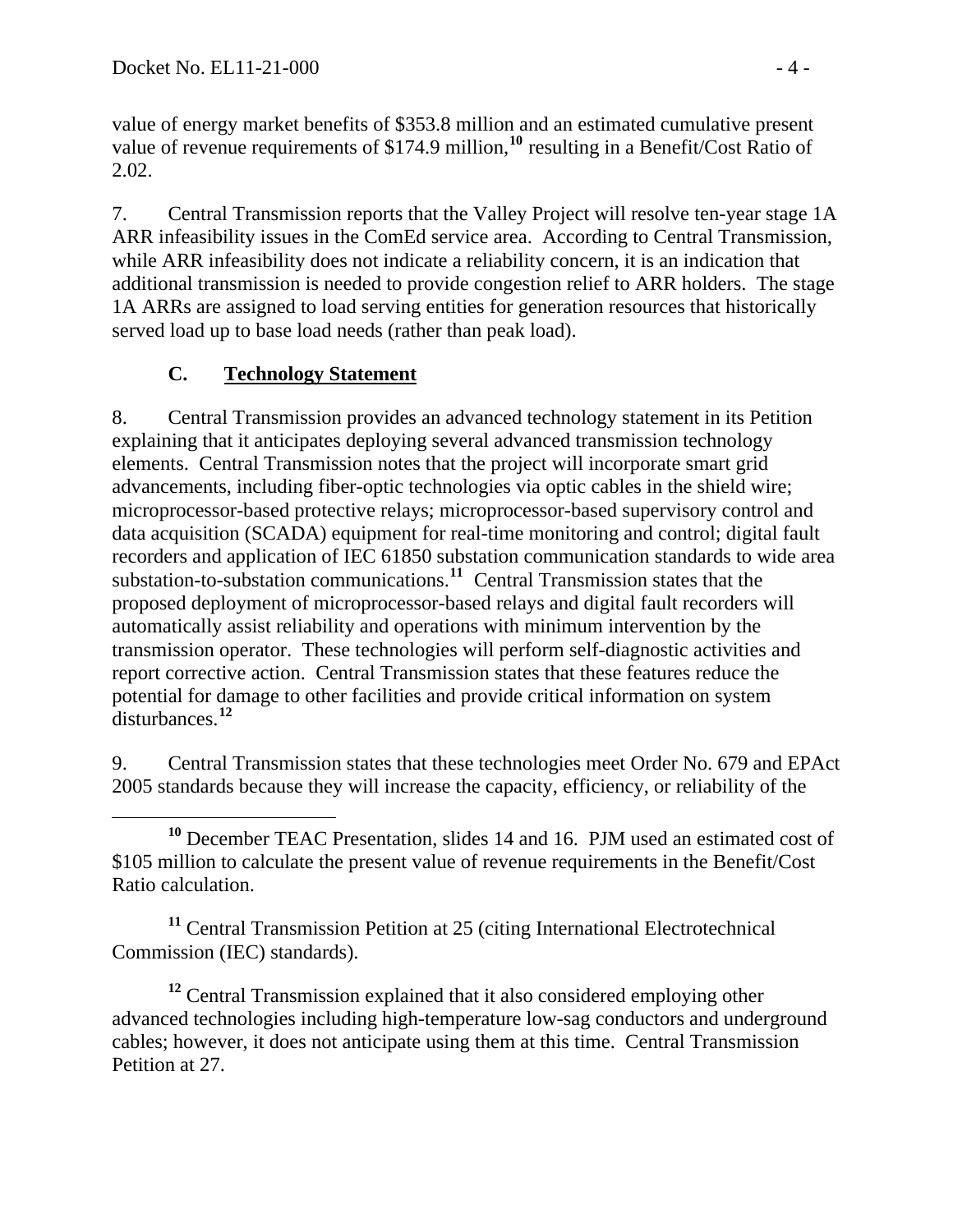Valley Project and the interconnected transmission system.**<sup>13</sup>** Although the Valley Project will use advanced technology, Central Transmission does not seek any additional rate incentive for such use.

# **D. Requested Effective Date**

10. Central Transmission requests the Commission issue an order within sixty days of the filing of its Petition, and requests an effective date of April 8, 2011. Relevant to this proceeding, Central Transmission indicates its intent to become a transmission owner in PJM by executing the Transmission Owners Agreement and turn over operational control of the Valley Project to PJM. Central Transmission indicates that it anticipates that PJM will designate it to be responsible for constructing and owning the Valley Project in the spring of 2011.

## **II. Notice of Filing and Responsive Pleadings**

11. Notice of Central Transmission's petition was published in the *Federal Register*, 76 Fed. Reg. 10,360 (2011), with interventions, comments, and protests due March 10, 2011. American Electric Power Service Corp. (AEP); Dominion Resources Services, Inc.; Exelon Corp.; and Invenergy Wind Development LLC and Invenergy Thermal Development LLC filed interventions. AEP included comments and Exelon included comments and a limited protest. The Illinois Commerce Commission (Illinois Commission) filed a notice of intervention with comments. Old Dominion Electric Cooperative (ODEC) filed a motion to intervene out of time. Central Transmission filed an answer in response to the comments and protest.

## **III. Discussion**

# **A. Procedural Matters**

12. Pursuant to Rule 214 of the Commission's Rules of Practice and Procedure, the notice of intervention and the timely, unopposed interventions serve to make the entities that filed them parties to this proceeding.**[14](#page-4-0)** We grant ODEC's motion to intervene out of

<span id="page-4-0"></span>**<sup>14</sup>** 18 C.F.R. § 385.214 (2011).

**<sup>13</sup>** Central Transmission provides a caveat to the effect that, as a market efficiency project, the additional cost of using advanced technology must be balanced with the benefits. Central Transmission also states that actual use of advanced technologies is dependent on final engineering, cost assessments and scope of work coordination between Central Transmission and the owner of substations to which the Valley Project will interconnect.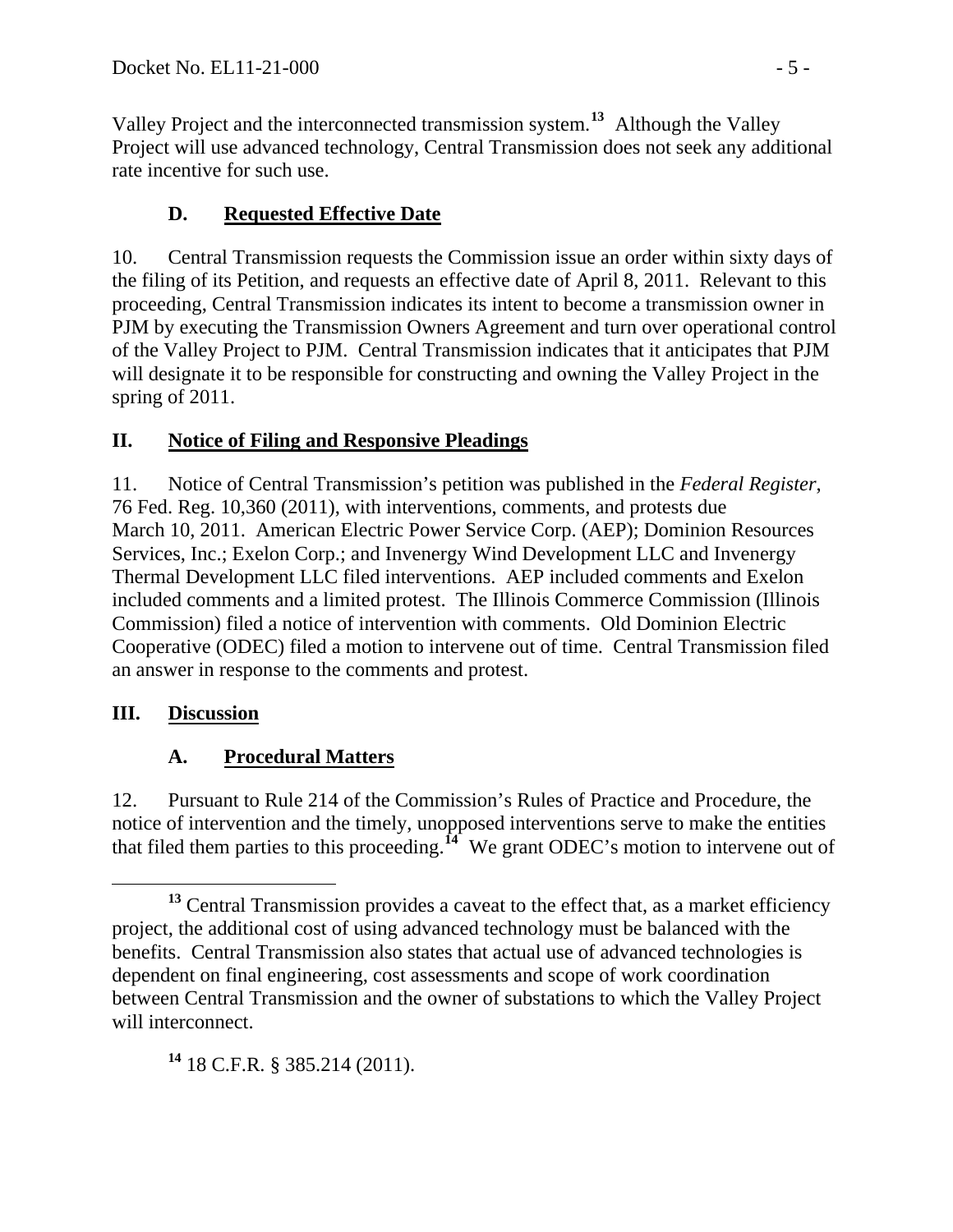time, given its interests in the proceeding, the early stage of this proceeding, and the absence of any undue prejudice or delay.

13. Rule 213(a)(2) of the Commission's Rules of Practice and Procedure prohibits an answer to a protest and/or answer unless otherwise ordered by decisional authority.**[15](#page-5-0)** We will accept Central Transmission's answer because it has aided us in our decisionmaking.

### **B. Rate Incentive Requests**

14. Central Transmission requests rate incentives under section 219 of the FPA and Order No. 679. Specifically, Central Transmission seeks (1) deferred recovery of precommercial costs through the creation of a regulatory asset, (2) full recovery of prudently-incurred costs if the Valley Project is abandoned after inclusion in the PJM RTEP for reasons beyond Central Transmission's control, (3) a ROE adder of 50 basis points for participating in a RTO, contingent on Central Transmission's ROE being within the zone of reasonableness with the RTO adder included, and (4) a 30-year depreciable life for the Valley Project when Central Transmission submits its FPA section 205 filing seeking cost recovery. In addition, Central Transmission seeks a declaration that it is appropriate to recover its costs through a forward-looking formula rate subject to a true-up under the PJM tariff.

### **1. Section 219 Requirements**

15. In the Energy Policy Act of 2005, Congress added section 219 to the FPA,**[16](#page-5-1)** directing the Commission to establish, by rule, incentive-based rate treatments to promote capital investment in transmission infrastructure. The Commission subsequently issued Order No. 679, which sets forth processes by which a public utility may seek transmission rate incentives pursuant to section 219, including the incentives requested here by Central Transmission.<sup>[17](#page-5-2)</sup> In Order No. 679, the Commission interpreted section 219 to require that an applicant seeking incentive rate treatment for transmission infrastructure investments demonstrate that the facilities for which it seeks an incentive

**<sup>15</sup>** 18 C.F.R. § 385.213(a)(2).

**<sup>16</sup>** Pub. L. No. 109-58, 119 Stat. 594, § 1241.

<span id="page-5-2"></span><span id="page-5-1"></span><span id="page-5-0"></span>**<sup>17</sup>** Order No. 679, FERC Stats. & Regs. ¶ 31,222; Order No. 679-A, FERC Stats. & Regs. ¶ 31,236, *order on reh'g*, 119 FERC ¶ 61,062.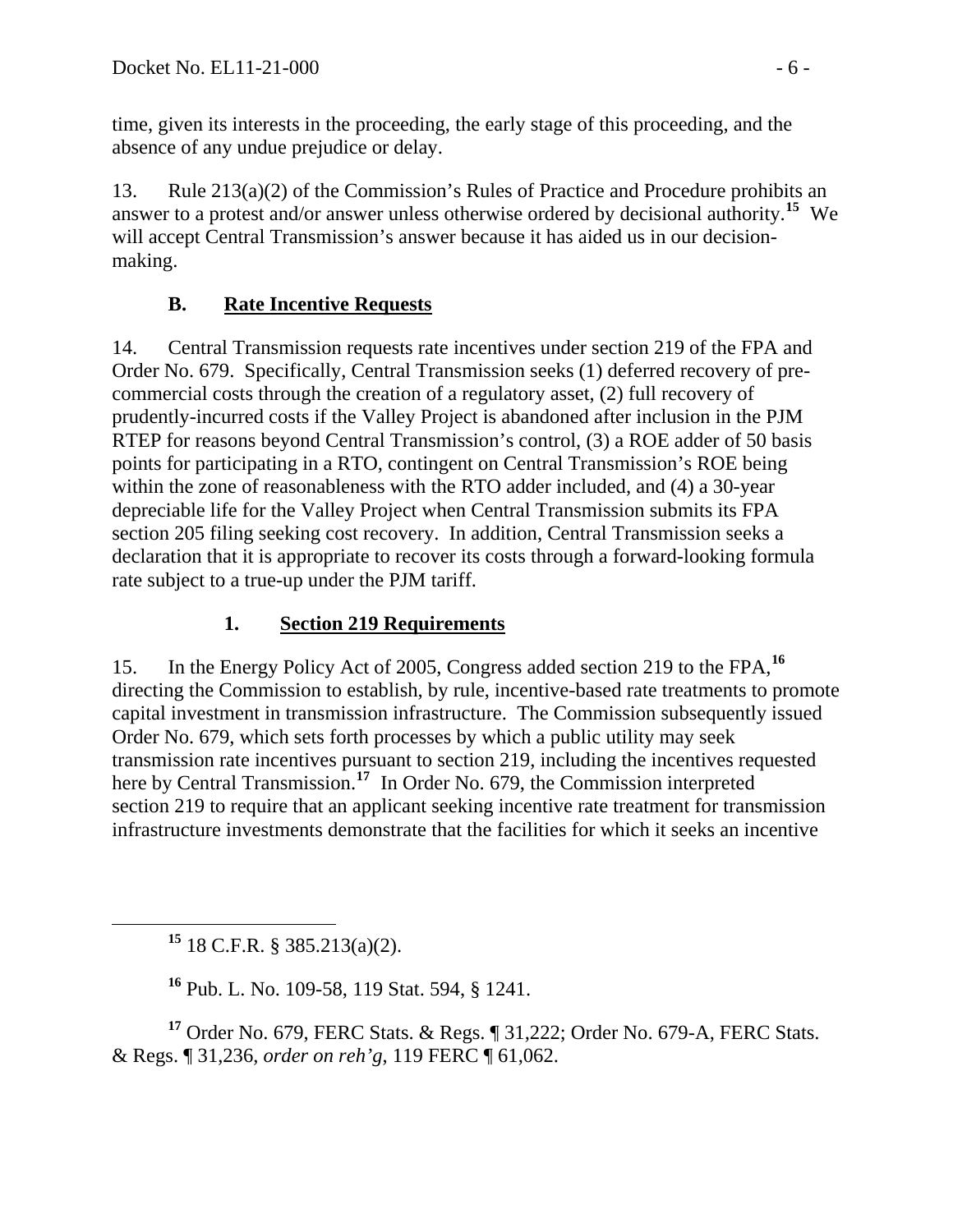either ensure reliability or reduce the cost of delivered power by reducing transmission congestion.**<sup>18</sup>**

16. Order No. 679 establishes a rebuttable presumption that the section 219 requirement is met if a transmission project results from a fair and open regional planning process that considers and evaluates the project for reliability and/or congestion and is found to be acceptable to the Commission, or a project has received construction approval from an appropriate state commission or state siting authority.**[19](#page-6-0)** In Order No. 679-A, the Commission clarified the operation of this rebuttable presumption by noting that the authorities and/or processes on which the transmission project is based (i.e., a regional planning process, a state commission, or siting authority) must, in fact, consider whether the project ensures reliability or reduces the cost of delivered power by reducing congestion.**[20](#page-6-1)** The Commission also stated that it will consider incentive requests for projects that are still undergoing consideration in a regional planning process, but may make any requested incentive rate treatment contingent on the project being approved under the regional planning process.**[21](#page-6-2)**

17. However, as acknowledged by Central Transmission, its request for incentive rates is contingent upon PJM approving the Valley Project in PJM's RTEP. Central Transmission, therefore does not request the Commission to evaluate the need for, or the relative merits of the Valley Project. Central Transmission states that the proposed rate incentives and treatments will be subject to the Valley Project's approval in the RTEP. Central Transmission asserts that if PJM approves the Valley Project for inclusion in the RTEP as an economic enhancement, the project will meet Order No. 679's rebuttable presumption and qualify for rate incentives since the project will result from a fair and open regional planning process.**[22](#page-6-3)**

### **a. Comments**

18. The Illinois Commission argues that Central Transmission's Petition is premature because the Valley Project has not been included in the PJM RTEP and therefore does not qualify for the Order No. 679 rebuttable presumption. The Illinois Commission

**<sup>18</sup>** Order No. 679, FERC Stats. & Regs. ¶ 31,222 at P 76.

<span id="page-6-0"></span>**<sup>19</sup>** *Id.* P 58; 18 C.F.R. § 35.35(i) (2010).

<span id="page-6-1"></span>**<sup>20</sup>** Order No. 679-A, FERC Stats. & Regs. ¶ 31,236 at P 49.

<span id="page-6-2"></span>**<sup>21</sup>** Order No. 679, FERC Stats. & Regs. ¶ 31,222 at P 58 n.39.

<span id="page-6-3"></span>**<sup>22</sup>** *Id*. at P 57-58; Order No. 679-A, FERC Stats. & Regs. ¶ 31,236 at P 49.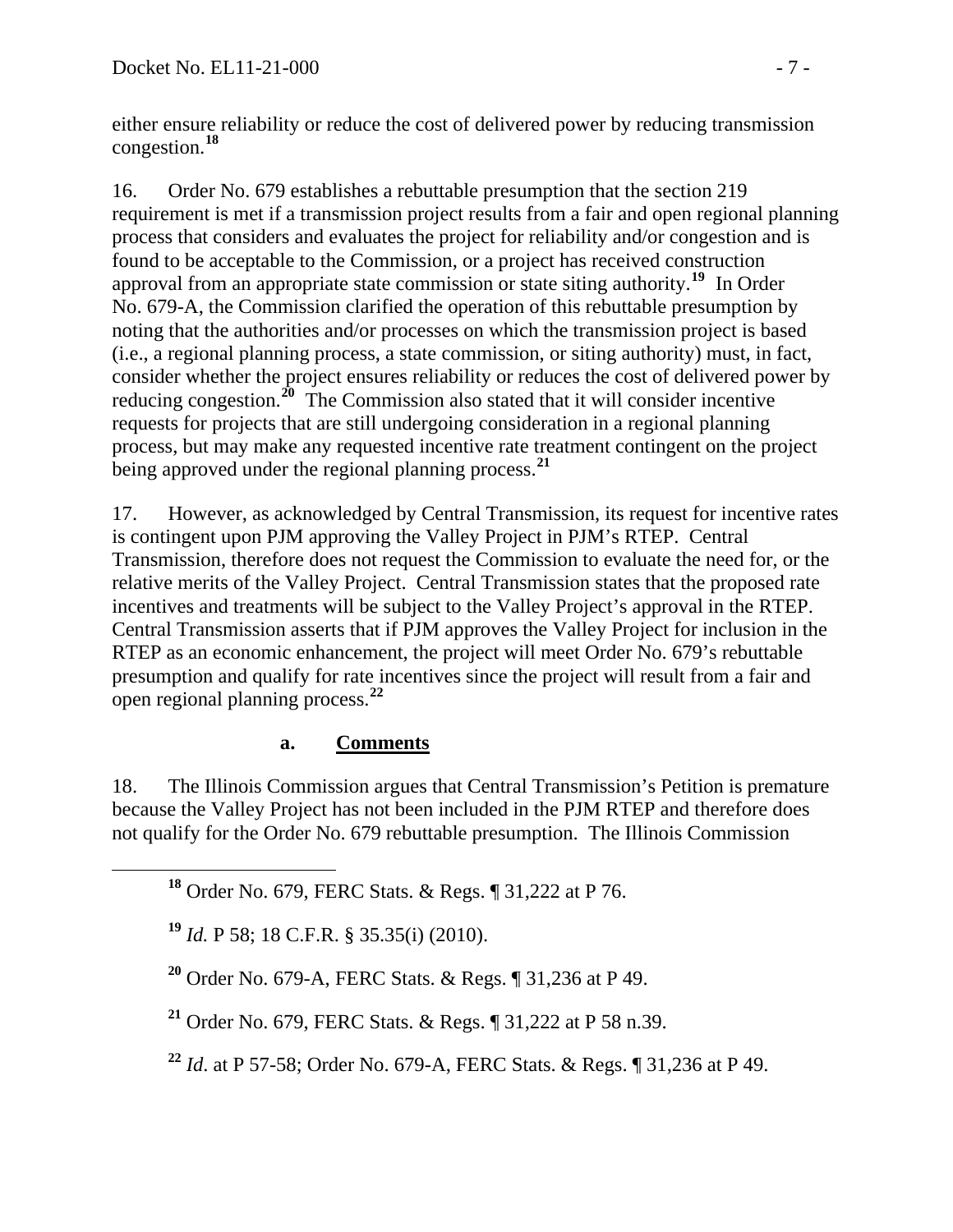claims that, until the RTEP process is complete, the Commission will not be able to make an informed decision that will apply to any project variation and asserts that it is impossible to determine whether a particular transmission rate incentive or package of incentives is appropriate in the absence of a more specific proposal.

19. Exelon requests that the Commission affirm that any approved incentives should neither influence PJM's evaluation of the Valley Project nor indicate an endorsement. Exelon notes that PJM is developing procedures to analyze alternative proposals through its RTEP process, in light of the Commission's holding in *Primary Power, LLC*. **[23](#page-7-0)** Further, should the Commission grant Central Transmission's request for declaratory order on incentives, Exelon asserts that the Commission cannot give any advantage to the Valley Project over competing or alternative projects, such as Commonwealth Edison Company's Byron-Charter Grove-Wayne 345 kV line, which has been in development since 2009.**[24](#page-7-1)**

20. Exelon raises concerns about the stability of Central Transmission's analysis of the costs of the project and the benefits to the transmission grid. Exelon highlights the preliminary nature of the benefit analysis for the Valley Project, based on potential modifications to the network and the results of ongoing studies. Exelon notes that PJM has directed an independent benefit analysis of the project and notes that the independent analysis has differed from the developer's estimates on other projects in PJM. Exelon indicates that if Central Transmission uses alternate materials, such as the hightemperature, low-sag conductor that it is considering, the additional costs must be considered.

21. Exelon questions the validity of the congestion analysis provided to demonstrate the benefits of the Valley Project. In particular, Exelon questions assumptions concerning the need for new generation reserves and whether those reserves would be met with new construction or "scaling up" existing generation or proposed generation to

**<sup>23</sup>** 131 FERC ¶ 61,015 (2010) (*Primary Power*).

<span id="page-7-1"></span><span id="page-7-0"></span>**<sup>24</sup>** Exelon at 11 (citing *Transmission Planning and Cost Allocation by Transmission Owning and Operating Public Utilities*, Notice of Proposed Rulemaking, FERC Stats. & Regs. ¶ 32,660, at P 95 (2010) (Transmission Planning NOPR)). The Transmission Planning NOPR at P 95 describes a Commission proposal to require that if a proposed project is not included in a regional transmission plan and if the project's sponsor resubmits that proposed project in a future transmission planning cycle, that sponsor would have the right to develop that project under the foregoing rules even if one or more substantially similar projects are proposed by others in the future transmission planning cycle.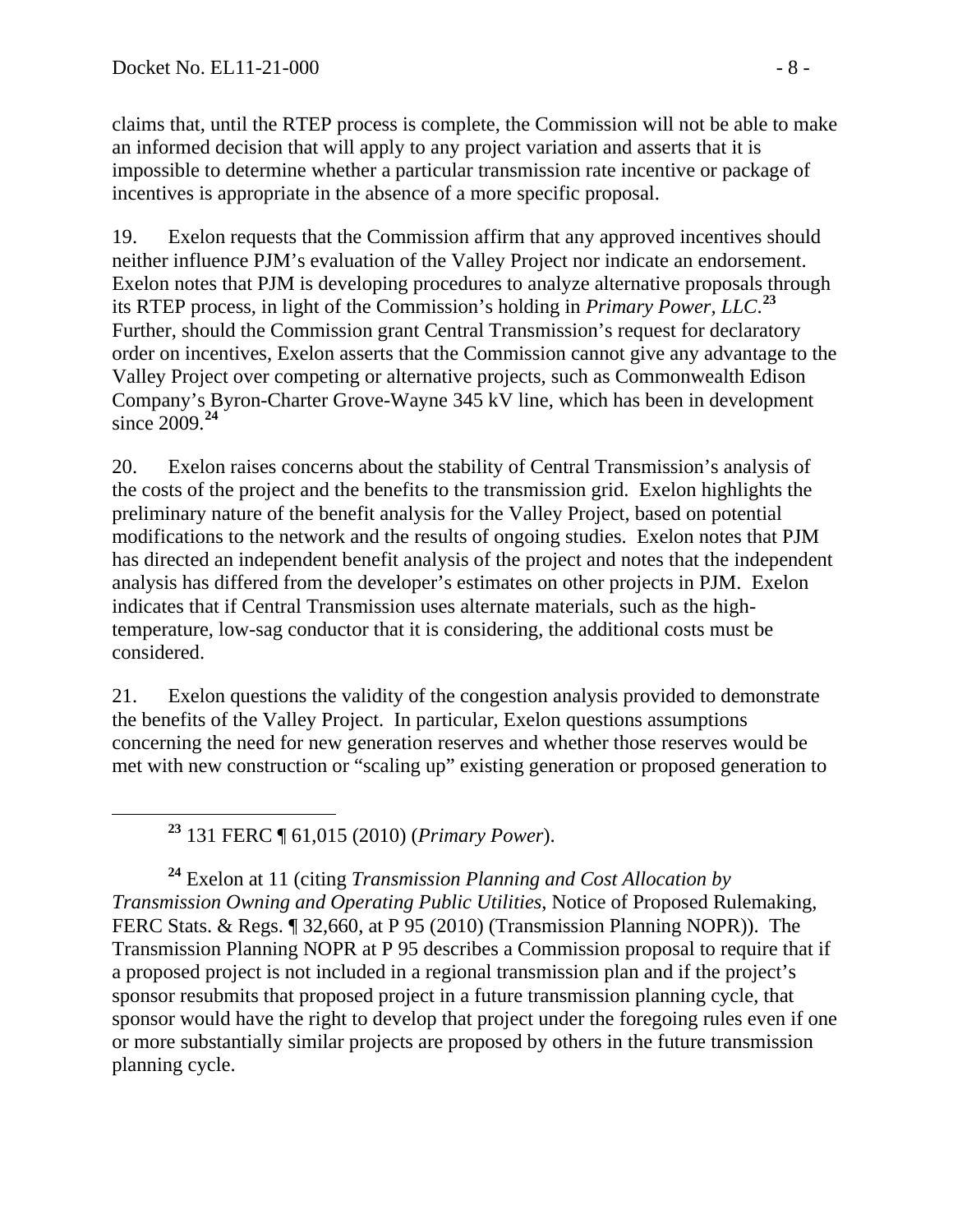meet expected reserve requirements.**<sup>25</sup>** Exelon faults Central Transmission's analysis for failing to model transmission upgrades that typically accompany new generation. Exelon asserts that it is unrealistic to assume that no transmission upgrades will result from the generation in the interconnection queue. In addition, Exelon faults PJM's market efficiency analysis for failing to consider proposed merchant transmission projects.

22. Exelon notes changes in the PJM market assumptions from those in the analysis that Central Transmission relies on. Thus, Exelon argues that the PJM review process must be allowed to proceed without interference. According to Exelon, after the Petition was filed, PJM revised downward the reserve requirement assumptions that are related to the analysis. Exelon notes that the Petition cites a market efficiency analysis calling for 3,300 MW of new generation in 2016; 8,000 in 2019; and 17,000 in 2024. However, the revised analysis forecasts that only 900 MW of new generation is needed by 2020, and only 9,000 MW is needed by 2025.

23. AEP notes that PJM may revise its expansion review process to address additional drivers, including light load analysis. As a result, AEP anticipates that projects that qualify as economic under the existing procedures could be identified as needed for reliability under the new criteria.**[26](#page-8-0)**

### **b. Answer**

24. Central Transmission agrees with Exelon that Commission approval of the requested rate incentives and treatments should not influence or prejudge the outcome of PJM's RTEP review. Central Transmission contests Illinois Commission's assertion that its request is premature based on Commission precedent. Central Transmission argues that Order No. 679 provides that an applicant may request incentive rate treatments for a project that is not yet complete and is under review in a regional planning process.**[27](#page-8-1)**

**<sup>25</sup>** Exelon at 9.

**<sup>26</sup>** AEP does not otherwise comment on the merits of the proposal.

<span id="page-8-1"></span><span id="page-8-0"></span>**<sup>27</sup>** Central Transmission Answer at 6 (citing Order No. 679, FERC Stats. & Regs. ¶ 31,222 at P 58 n.39; *Green Energy Express, LLC*, 129 FERC ¶ 61,165 (2009) (*Green Energy*); and *Central Maine Power Co.*, 125 FERC ¶ 61,079 (2008) (*Central Maine*) (as implementing Order No. 679 by authorizing incentives conditioned on projects being approved in a regional planning process)).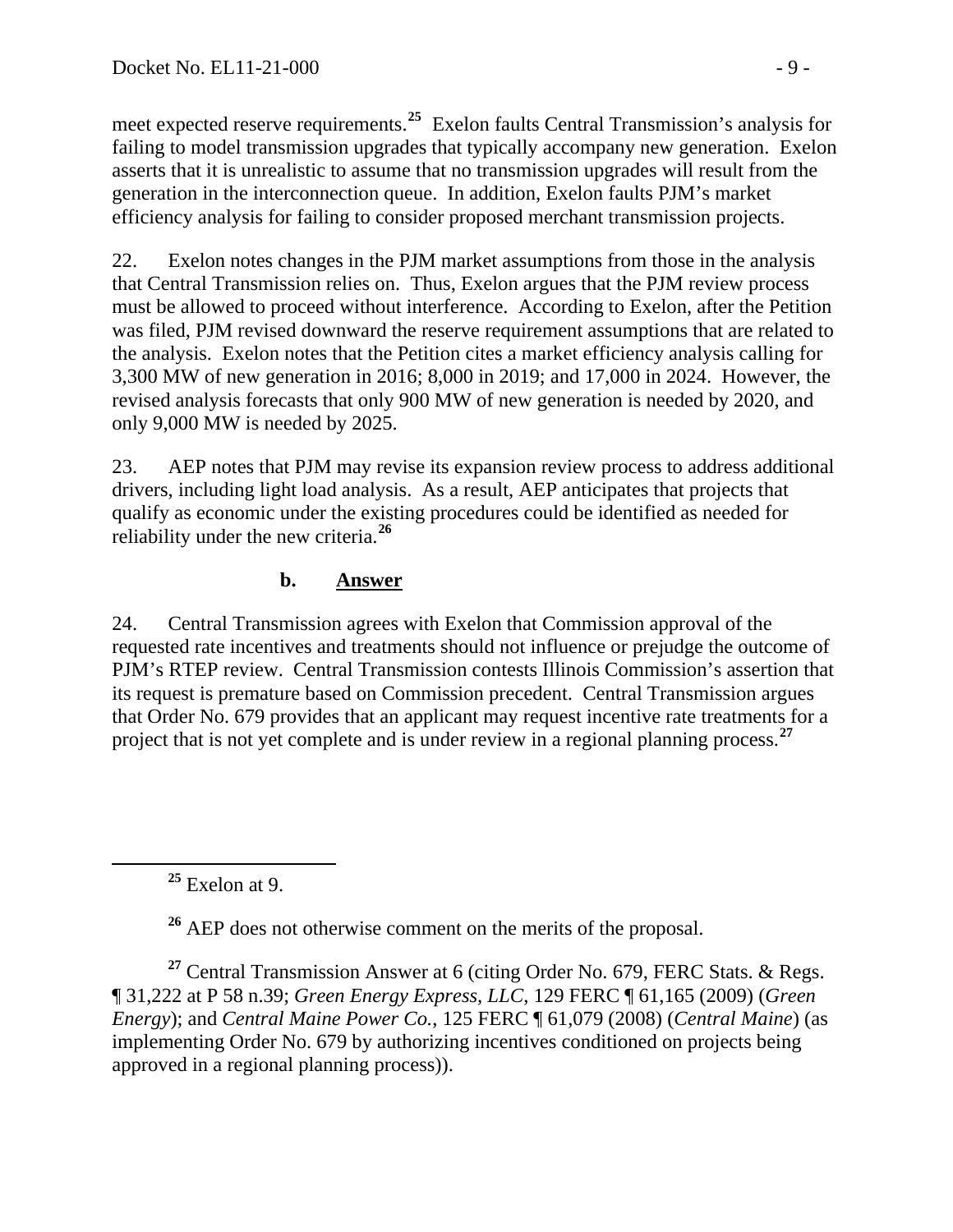#### **c. Commission Determination**

25. Order No. 679 requires that an applicant seeking incentive rate treatment for transmission infrastructure investment demonstrate that the facilities for which it seeks an incentive either ensure reliability or reduce the cost of delivered power by reducing transmission congestion.**[28](#page-9-0)** Order No. 679 establishes a rebuttable presumption that this standard is met if the transmission project results from a fair and open regional planning process that considers and evaluates projects for reliability and/or congestion and is found to be acceptable to the Commission, or if a project has received construction approval from an appropriate state commission or state siting authority.**[29](#page-9-1)** The Commission has also stated that it will consider incentive requests for projects that are still undergoing consideration in a regional planning process, but may make any requested incentive rate treatment contingent on the project being approved under the regional planning process.**[30](#page-9-2)**

26. The Commission finds that Central Transmission is not entitled to a rebuttable presumption for the Valley Project since it has not been approved in the PJM planning process or received construction approval from the relevant state authorities. Even so, consistent with Commission precedent, we will approve, as discussed below, certain incentives requested by Central Transmission contingent on PJM including the Valley Project's in the RTEP as an economic enhancement.<sup>[31](#page-9-3)</sup> We find that PJM's approval would provide sufficient assurance that each of the three variations of the project will provide economic benefits to the PJM system.

27. We disagree with parties that claim the Petition is premature because the Project has not been included in the PJM RTEP or that a finding on the Petition will prejudge the PJM planning process. As we have stated previously, evaluation of a project through a Commission-approved regional planning process is not a prerequisite to granting incentives.**[32](#page-9-4)** Furthermore, the Commission has found that "ruling on a request for incentives pursuant to Order No. 679 does not prejudge the findings of a particular

<span id="page-9-0"></span>**<sup>28</sup>** Order No. 679, FERC Stats. & Regs. ¶ 31,222 at P 57-58.

<span id="page-9-1"></span>**<sup>29</sup>** *Id*.

**<sup>30</sup>** *Id*. P 58 n.39.

**<sup>31</sup>** *Primary Power*, 131 FERC ¶ 61,015 at P 93.

<span id="page-9-4"></span><span id="page-9-3"></span><span id="page-9-2"></span>**<sup>32</sup>** *Green Power Express*, 127 FERC ¶ 61,031, at P 42 (2009) (*Green Power*); *Tallgrass Transmission, LLC*, 125 FERC ¶ 61,248, at P 43 (2008) (*Tallgrass*); and *Central Maine Power Co.*, 125 FERC ¶ 61,182, at P 42 (2008).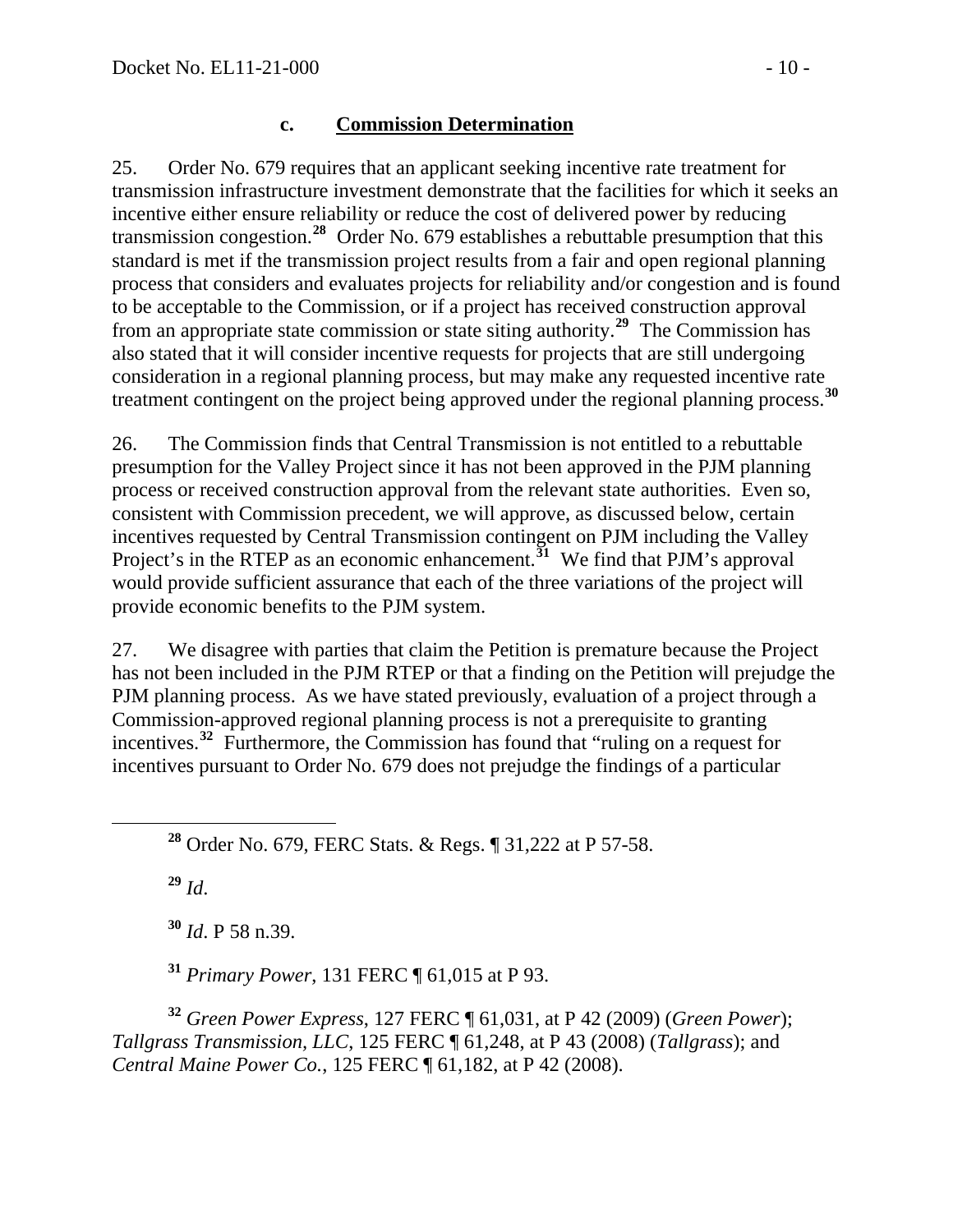transmission planning process or the siting procedures at state commissions."**<sup>33</sup>** Thus, we agree with Exelon and Central Transmission that our approval of incentives should not influence PJM's RTEP analysis of this or any other project.**<sup>34</sup>**

28. In its future section 205 filing to implement its incentive-based requests, Central Transmission must provide evidence of PJM's RTEP approval.**[35](#page-10-0)** As a result of the Commission approving rate incentives, Central Transmission must submit FERC-730 reports annually.**[36](#page-10-1)**

29. Central Transmission requests an effective date for the approved rate incentives of April 8, 2010. While we grant the approved rate incentives as of the date of this order, subject to RTEP approval, such approval does not constitute an effective date for ratemaking purposes under section 205 of the FPA. Central Transmission may begin applying the approvals in its accounting, as may be discussed more fully in the determinations below.**[37](#page-10-2)**

### **2. Incentives and the Commission's Nexus Test**

### **a. Central Transmission's Nexus Argument**

30. Central Transmission asserts that the Valley Project demonstrates a nexus between the incentives sought and the investment being made. Central Transmission states that the scope of the Valley Project is significant, because the project will consist of 30 to 50

 **<sup>33</sup>** *Green Power*, 127 FERC ¶ 61,031 at P 42 (citing *Pioneer Transmission, LLC*, 126 FERC ¶ 61,281, at P 40 (2009), *order on reh'g and clarification*, 130 FERC ¶ 61,044 (2010) (*Pioneer*); and *Tallgrass*, 125 FERC ¶ 61,248 at P 43).

**<sup>34</sup>** Because Central Transmission concurs with the commenters on this issue, we do not reach the remaining arguments raised in the pleadings.

<span id="page-10-0"></span>**<sup>35</sup>** *See* Order No. 679-A, FERC Stats. & Regs. ¶ 31,236 at P 49. *See also Green Energy*, 129 FERC ¶ 61,165 at P 30 (directing further filing).

<span id="page-10-1"></span>**<sup>36</sup>** FERC-730 annual reports must be filed by public utilities that have been granted incentive rate treatment for specific transmission projects. 18 C.F.R. § 35.35(h). These reports contain actual, projected and incremental transmission investment information. Order No. 679, FERC Stats. & Regs. ¶ 31,222 at P 367-76.

<span id="page-10-2"></span><sup>37</sup> Granting approval for accounting purposes is separate from approval for rate purposes and the former does not govern or constrain the latter. *Pioneer*, 130 FERC ¶ 61,044 at P 28; *Illinois Power Co.*, 87 FERC ¶ 61,028 (1999).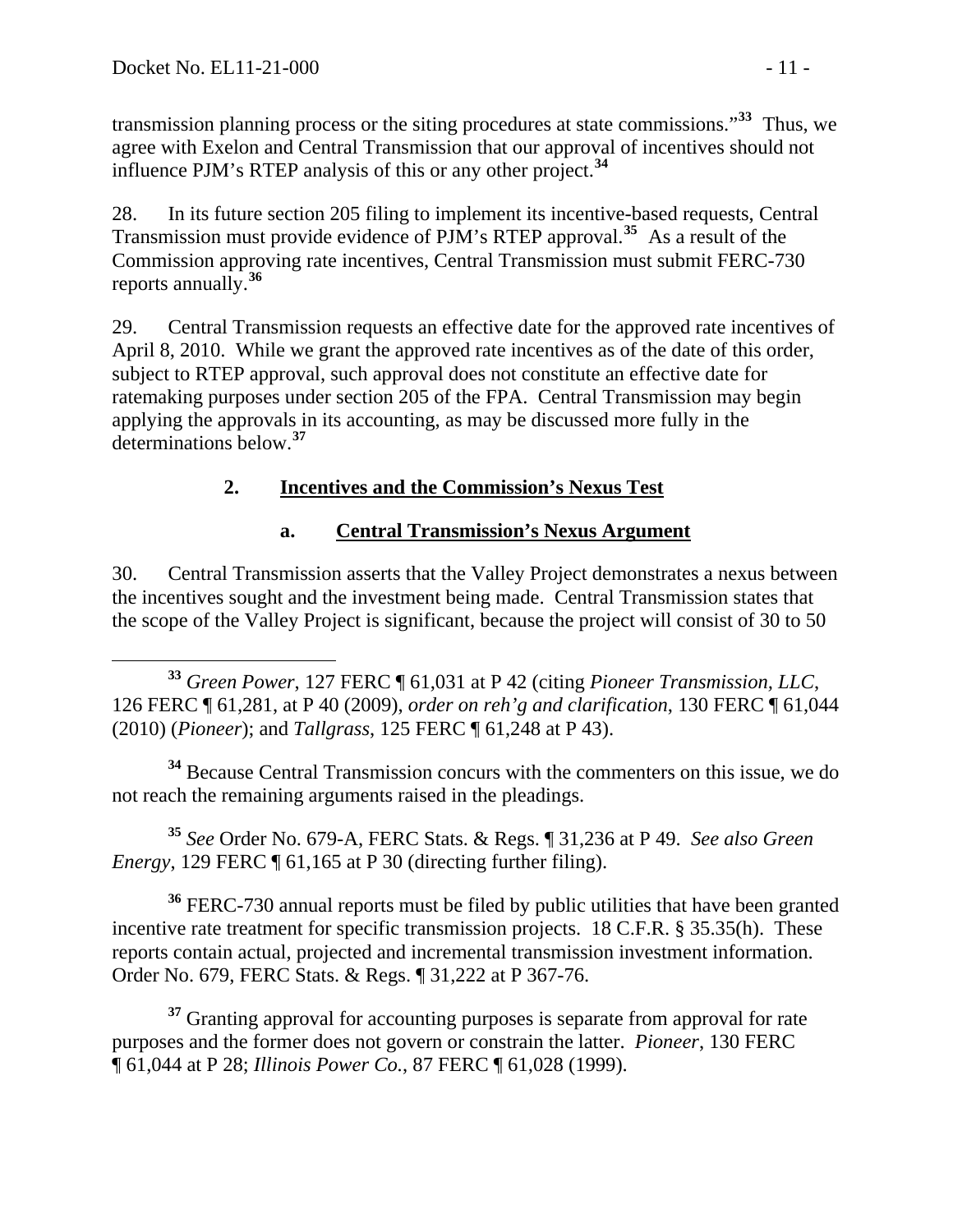miles of new transmission line costing from \$60 to \$125 million, depending on which project variant PJM approves. Central Transmission argues that the Valley Project is not routine, because it would be the first time PJM approves a major transmission line as an economic enhancement.**<sup>38</sup>** Central Transmission asserts that the Valley Project is predicted to produce broad, regional congestion relief benefits. Specifically, PJM's currently preferred variant produces an estimated cumulative present value of energy market benefits of \$353.8 million and an estimated cumulative present value of revenue requirements of \$174.9 million.<sup>39</sup> Central Transmission points out that this results in a Benefit/Cost Ratio of 2.02 to 1 which is significantly higher than the 1.25 to 1 threshold required by the PJM tariff to qualify as an economic enhancement.

31. Central Transmission concludes that the nexus between the incentives requested and the benefits to consumers is demonstrated by the congestion benefits alone. Even so, Central Transmission also notes that the Valley Project will resolve ten-year stage 1A ARR infeasibility issues in the ComEd area.

32. Central Transmission asserts that the Valley Project faces substantial risks and challenges. Central Transmission asserts that the Valley Project will be the first major transmission line approved as an economic enhancement in PJM, and the costs and benefits of constructing the project will be subject to annual review under the PJM Operating Agreement.**[40](#page-11-0)** According to Central Transmission, changes in system conditions, such as changes in load forecasts and fuel prices, could affect the Valley Project's eligibility as an economic enhancement, resulting in significant financial risks if PJM removes the project from a future RTEP due to changes outside of Central Transmission's control. Central Transmission states that the financial risks could number in the millions or even the tens of millions of dollars, depending on when removal occurs.**[41](#page-11-1)** Central Transmission references a 500 kV Branchburg – Hudson line which was removed from the RTEP in October 2010, two years after its original inclusion.

<span id="page-11-0"></span>**<sup>40</sup>** *Id.* at 13 (citing PJM Operating Agreement, Schedule 6, RTEP protocol  $§ 1.5.7(f)$ .

<span id="page-11-1"></span>**<sup>41</sup>** *Id.* at 14 (noting that risk declines over time while cumulative expenses increase).

**<sup>38</sup>** Central Transmission Petition at 12 (noting distinguishing factors for PJM's market efficiency project b1153, Conemaugh-Seward 230kV and Conemaugh 500/230kV transformer that has an estimated cost of \$21 million).

**<sup>39</sup>** *Id.* (citing cost support).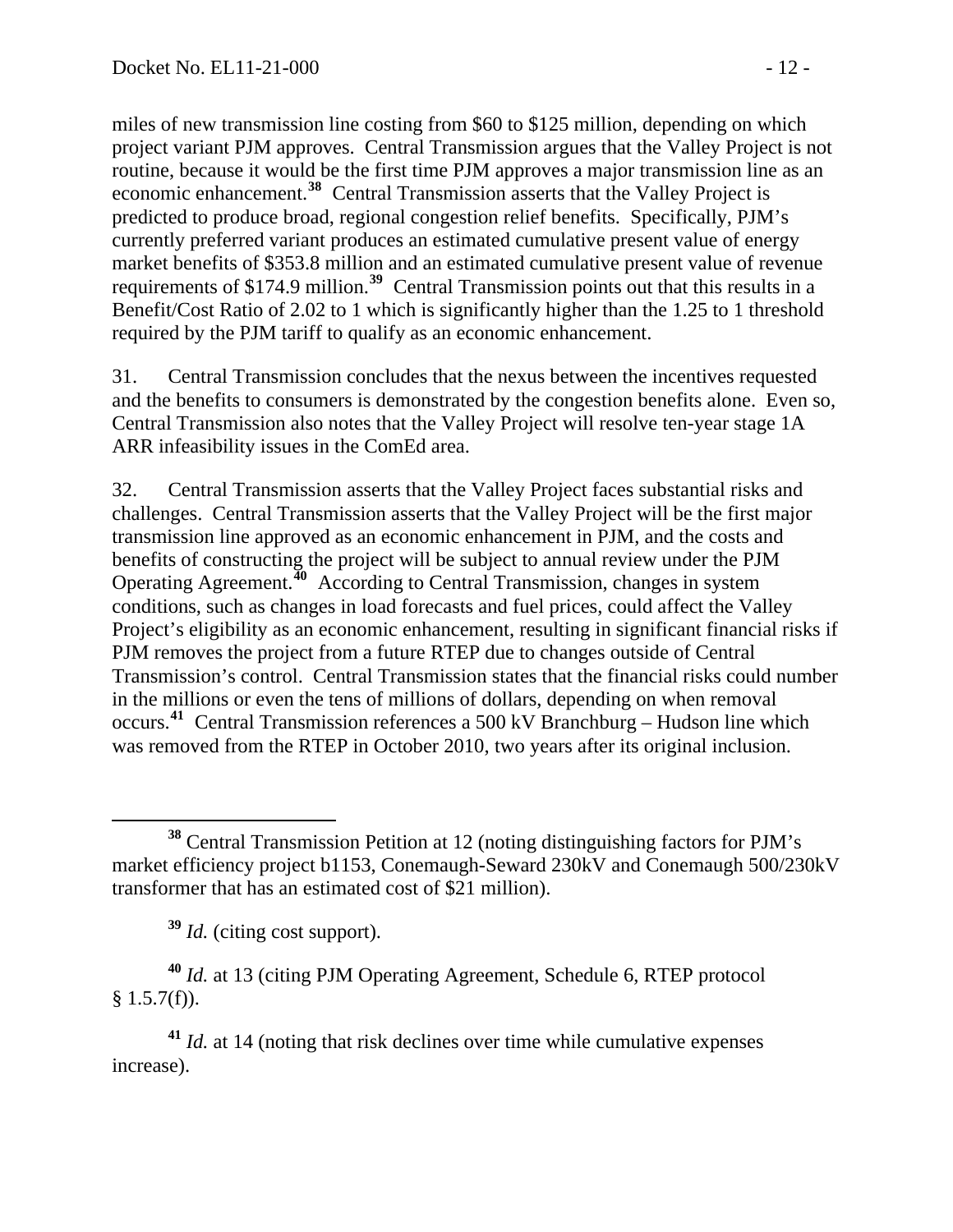33. Central Transmission points out that it will be the first unaffiliated new-entrant transmission developer in PJM and that PJM transmission owners have opposed new entrants in other proceedings. Central Transmission states that it faces additional hurdles and scrutiny associated with applying to be a new public utility in Illinois and obtaining recovery of its costs under the PJM tariff – hurdles that are not faced by incumbent transmission owners.

34. Central Transmission lists several additional permitting and regulatory approvals including a certificate of public convenience and necessity (CPN) from the Illinois Commission, and other approvals from federal and state agencies.**[42](#page-12-0)** Central Transmission anticipates that the Illinois CPN process may represent a case of first impression, as the Illinois statute was recently amended.

35. According to Central Transmission, these risks are magnified when viewed together. Central Transmission states that it is creating a new transmission utility with oversight and approvals required from the Commission, PJM and the Illinois Commission and other entities. Central Transmission argues that it will lack revenue to cover development costs until the Valley Project is in service, and that as an economic enhancement the project will be reevaluated annually by PJM. According to Central Transmission, the risks described necessitate the limited and tailored rate incentives requested.

## **b. Comments**

36. Illinois Commission asserts that, until a project is included in RTEP, the nexus test cannot be conclusively met and that Central Transmission has not provided any information that would allow the Commission to establish a nexus in the absence of being placed into PJM's RTEP.

### **c. Commission Determination**

37. In addition to satisfying the section 219 requirement of ensuring reliability or reducing the cost of delivered power by reducing congestion, an applicant must demonstrate a nexus between the incentives being sought and the investment being made. In Order No. 679-A, the Commission clarified that the nexus test is met when an

<span id="page-12-0"></span>**<sup>42</sup>** *Id.* at 15 and Attachment 6 (identifying significant reviews, including the United States Fish and Wildlife Service and Army Corps of Engineers; the Illinois Environmental Protection Agency, Department of Agriculture Historic Preservation Agency and Department of Transportation; as well as local and county approvals).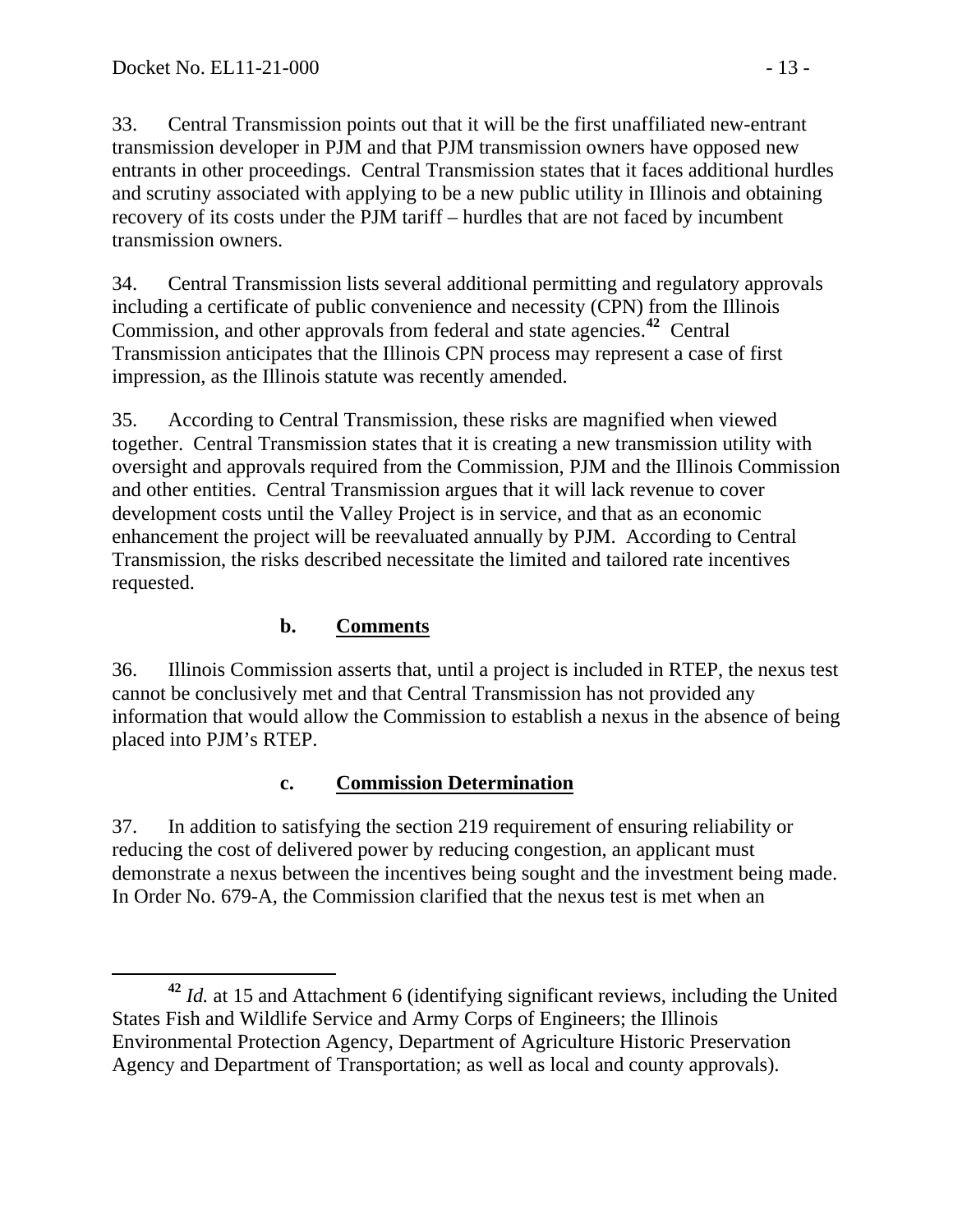applicant demonstrates that the incentives requested are "tailored to address the demonstrable risks or challenges faced by the applicant."**<sup>43</sup>**

38. As part of the evaluation of whether the incentives requested are tailored to address the demonstrable risks or challenges faced by the applicant, the Commission has found the question of whether a project is "routine" to be particularly probative. In *Baltimore Gas & Elec. Co.*, the Commission provided guidance on the factors it will consider when determining whether a project is routine.**[44](#page-13-0)** The Commission stated that it will consider all relevant factors presented by the applicant, including evidence on: (1) the scope of the project (e.g., dollar investment, increase in transfer capability, involvement of multiple entities or jurisdictions, size, effect on region); (2) the effect of the project (e.g., improving reliability or reducing congestion costs); and (3) the challenges or risks faced by the project (e.g., siting, long lead times, regulatory and political risks, specific financing challenges, or other impediments). The Commission also explained that, when an applicant has adequately demonstrated that the project for which it requests an incentive is not routine, that applicant has shown, for purposes of the nexus test, that the project faces risks and challenges that merit an incentive.**[45](#page-13-1)**

39. Central Transmission has demonstrated that the Valley Project is non-routine, based on its scope, effects, risks, and challenges. The Valley Project, as currently designed, is projected to reduce congestion and eliminate ten-year stage 1A ARR infeasibility issues in the ComEd area, and it is expected to meet PJM's benefit/cost requirements for economic enhancements.

40. We find that the Valley Project faces significant risks including those posed by potentially being the first transmission line approved as an economic enhancement through PJM's RTEP process. As an economic enhancement project, the Valley Project faces risks beyond its control even after being accepted by the RTEP process, including changing load forecasts and fuel prices, which could reduce the project's Benefit/Cost Ratio resulting in its removal from a subsequent RTEP. As Central Transmission argued, if this were to happen late in the development process, this cancellation could result in significant financial losses. We find that Central Transmission faces additional risk as an economic project to be built in PJM being one of the first economic projects to be considered.

<span id="page-13-1"></span><span id="page-13-0"></span>**<sup>44</sup>** *Baltimore Gas & Elec. Co.*, 120 FERC ¶ 61,084, at P 52-55 (2007), *order denying reh'g*, 123 FERC ¶ 61,262 (2008).

**<sup>45</sup>** *Id*. P 54.

**<sup>43</sup>** Order No. 679-A, FERC Stats. & Regs. ¶ 31,236 at P 40.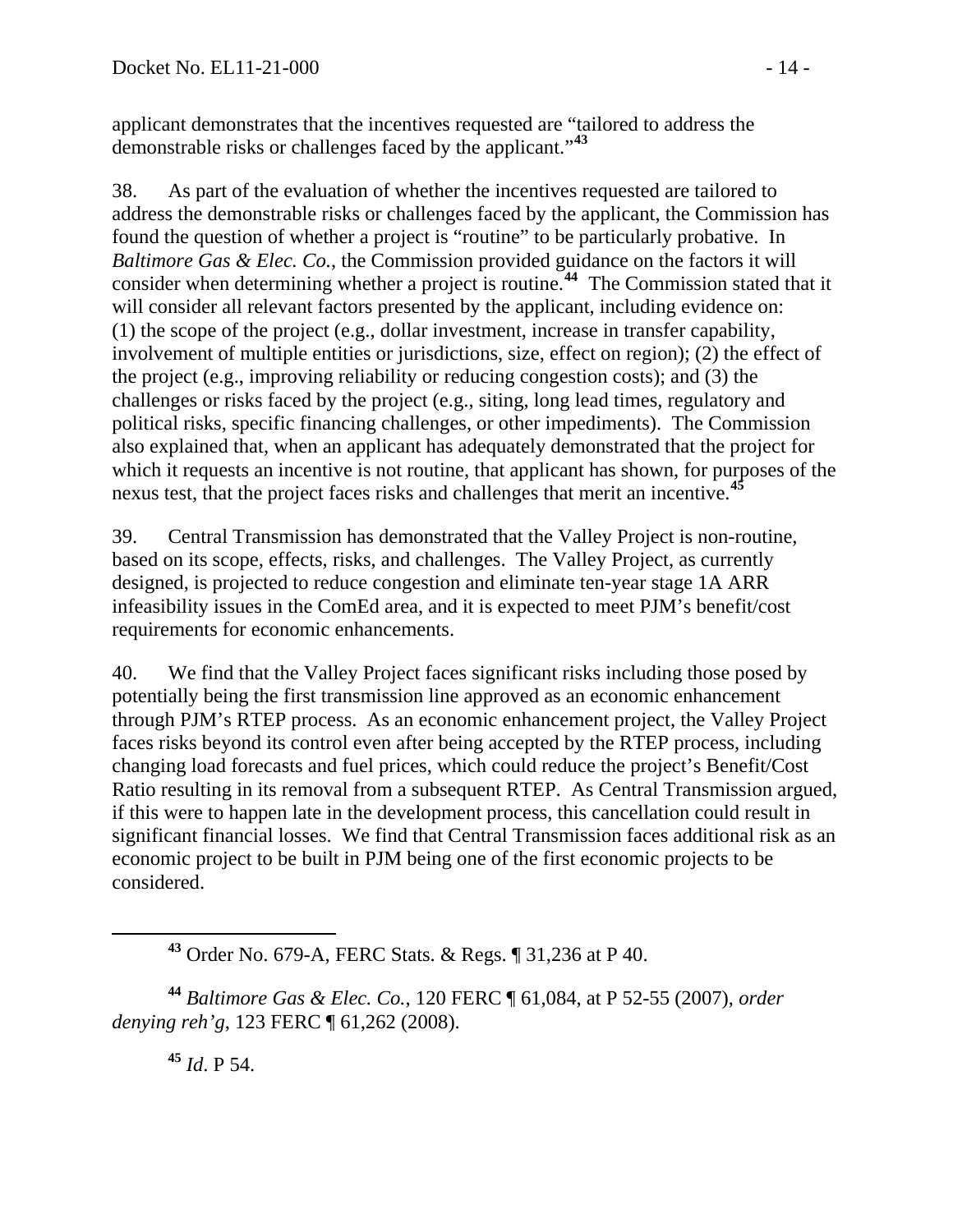41. Central Transmission also faces a number of risks at the federal, state, and local level. These include the difficulties of creating a new public utility because it faces oversight and approvals from this Commission, PJM, the Illinois Commission, and other entities. The Valley Project will also face a variety of permitting and regulatory approvals including a CPN from the Illinois Commission.

42. Central Transmission states that it and PJM may continue to develop variations in the configuration of the Valley Project to optimize the project's benefits and suggests that it intends the requested authorizations to apply to future variations in the Valley Project.<sup>[46](#page-14-0)</sup> We reiterate that it is the Commission's policy to review each request for incentives on its own merits and on a case-by-case basis.**[47](#page-14-1)** Although the Commission does not extend a pre-approved authorization for any future project without a specific showing justifying the incentive on a project-by-project basis,**[48](#page-14-2)** our policies also recognize that there may be changes to a project as it is evaluated through the relevant regional transmission planning and state regulatory processes. In *Pioneer*, we held that such changes will not necessarily alter the basis upon which the Commission granted transmission incentives. **[49](#page-14-3)** If the Valley Project is modified in a manner that renders invalid the basis for granting the transmission incentives in this order, Central Transmission should seek another declaratory order or seek approval of changes in the subsequent section 205 filing.**[50](#page-14-4)** Likewise, to the extent it is believed that the Valley Project is modified in a manner that renders invalid the basis for the transmission incentives that we authorize in this order, an entity or the Commission may raise its

<span id="page-14-1"></span>**<sup>47</sup>** *Pacific Gas & Electric Company*, 123 FERC ¶ 61,067 (2008); *Central Maine*, 125 FERC ¶ 61,079.

**<sup>48</sup>** *Bangor Hydro-Electric* Co., 122 FERC ¶ 61,265, at P 51 (2008).

<span id="page-14-3"></span><span id="page-14-2"></span>**<sup>49</sup>** *Pioneer*, 130 FERC ¶ 61,044 at P 21 (clarifying that project changes developed in a regional transmission planning processes will not necessarily alter the basis for granting incentives).

<span id="page-14-4"></span>**<sup>50</sup>** Order No. 679, FERC Stats. & Regs. ¶ 31,222 at P 78 ("If an applicant obtains a declaratory order and the proposal changes from the facts on which the declaratory order was issued, the applicant may seek another declaratory order or wait to seek approval of the changes in the subsequent section 205 filing. In that event, interested parties may challenge the changes in the section 205 proceeding.").

<span id="page-14-0"></span> $\overline{a}$ **<sup>46</sup>** Central Transmission Petition at 8-9 n.19 (stating that Central Transmission is not aware of any potential changes at this time).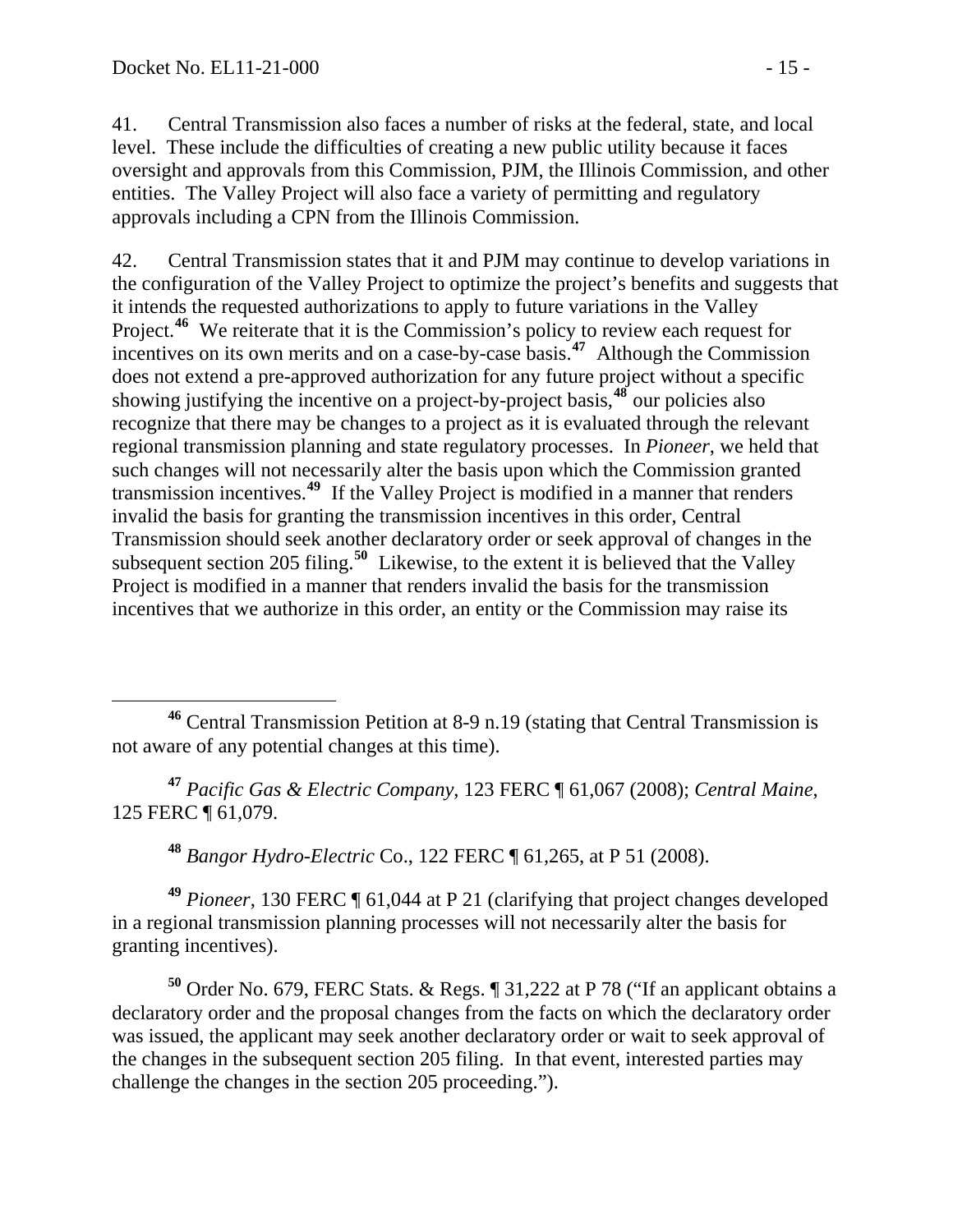concerns when Central Transmission makes its section 205 filing to establish i ts rate under the PJM tariff, or in a section 206 proceeding.<sup>51</sup>

43. Consistent with Order No. 679, the declaratory finding here rules only on whether Central Transmission's proposal qualifies for incentive-based treatment and the incentives Central Transmission may adopt. Therefore, Central Transmission must seek to put the rates into effect through a separate FPA section 205 filing demonstrating that "the rates in which the applicant seeks to recover any incentives are just and reasonable and not unduly discriminatory."**[52](#page-15-0)**

44. In addition, the Commission will consider below the specific incentives requested by Central Transmission and, as necessary, address whether there is a nexus between the incentives sought and the investment being made and whether the total package of incentives is tailored to address the risks and challenges faced by the Valley Project.

## **3. Rate Incentive Requests**

## **a. Deferred Recovery of Pre-Commercial Expenses**

45. Central Transmission states that Order No. 679 and FPA section 35.35(d)(i)(viii) support its request for deferred cost recovery of all prudently incurred start-up and development costs, from the project's inception through commercial operation, through the creation of a regulatory asset. Central Transmission indicates that its regulatory asset will include all prudently incurred costs for the relevant time period, including initial feasibility study costs, engineering, consultant and attorney fees, and regulatory approval costs. Central Transmission states that it will begin to book costs to the regulatory asset on the date of the Commission's declaratory order and proposes to accrue carrying charges on the regulatory asset until such time as it is included in rate base at which time the asset will be amortized over five years.**[53](#page-15-1)** Central Transmission proposes to calculate carrying charges based on its debt costs and the ROE that is ultimately approved by the Commission. Central Transmission states that the deferred cost recovery is contingent on PJM approving the Valley Project in the RTEP and the Commission approving rates for the Valley Project.

**<sup>51</sup>** 16 U.S.C. § 824e (2006).

**<sup>52</sup>** *See* Order No. 679, FERC Stats. & Regs. ¶ 31,222 at P 77-79.

<span id="page-15-1"></span><span id="page-15-0"></span>**<sup>53</sup>** Central Transmission Petition at 16-17 (citing *Green Energy*, 129 FERC ¶ 61,165 at P 40).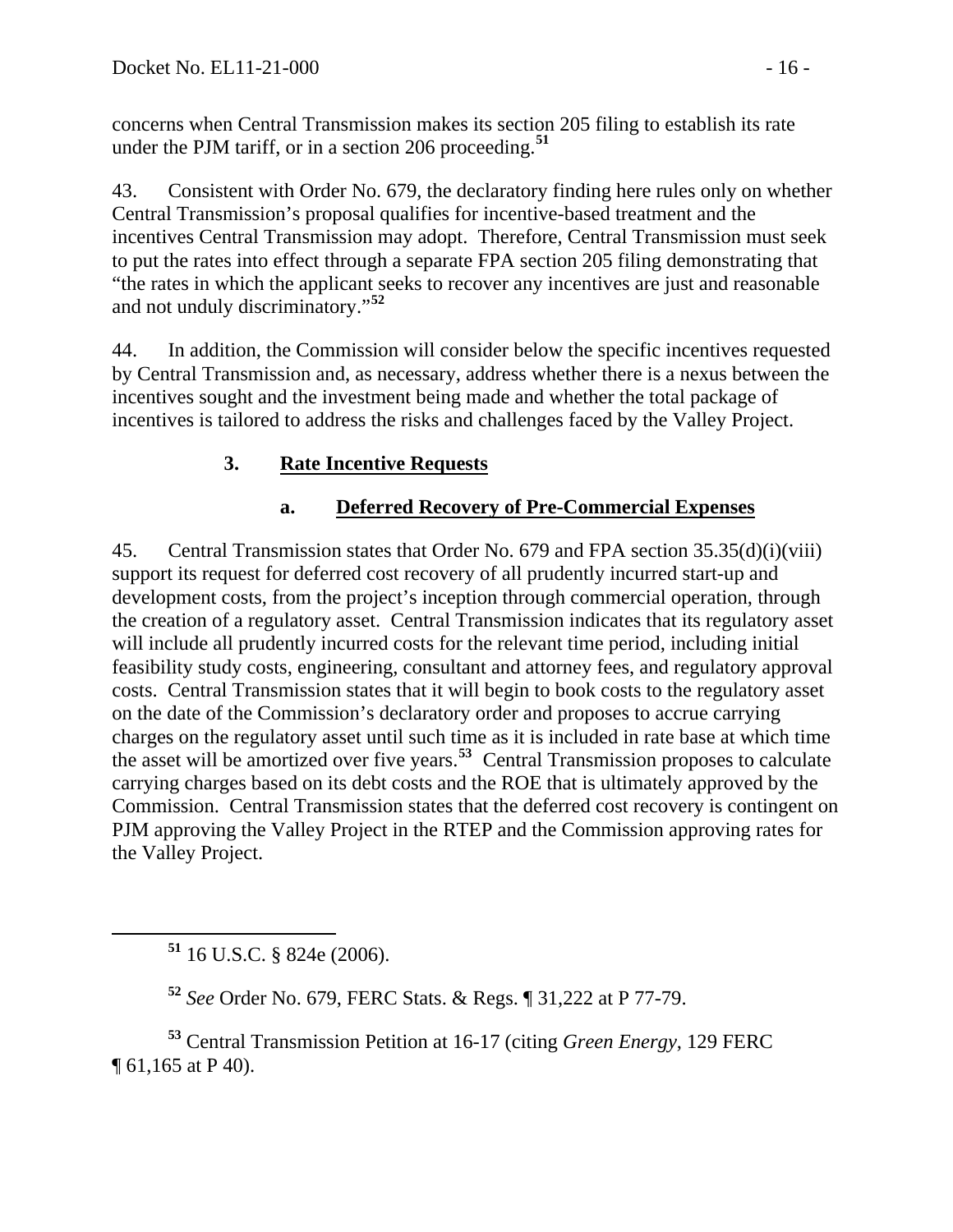46. Central Transmission asserts that its request addresses the unique circumstances of its development of the Valley Project. Central Transmission notes that as a nonincumbent it has no transmission tariff, and thus it cannot currently recover its development costs. Central Transmission states this incentive will provide regulatory certainty, facilitate financing and provide additional assurance to lenders and investors that any prudently incurred costs will be recovered.**[54](#page-16-0)**

47. Central Transmission states that the Commission has approved this incentive in similar circumstances and asserts that the Commission should do so in this instance.**[55](#page-16-1)** Central Transmission commits to making a section 205 filing for recovery of specific costs under the regulatory asset, consistent with Commission precedent.

### **i. Comments**

48. Consistent with its position discussed above, Illinois Commission asserts that until a project is placed into the RTEP, the nexus standard cannot be prudently determined. Further, only expenses incurred after a nexus has been established should be eligible for recovery. Therefore, Illinois Commission states that ratepayers should bear no risk for expenses incurred by the developer, until a project has been placed into the RTEP. Illinois Commission notes that although Central Transmission requests that its regulatory asset be contingent upon RTEP approval, Central Transmission requests permission to book expenses to the account upon issuance of a declaratory order and seeks to include expenses from the inception of the project.

49. Illinois Commission asserts that the Commission should be more cautious in granting incentives for economic projects due to market variability. Therefore, Illinois Commission objects to including in the regulatory asset pre-commercial expenses that may stem from the need to assess multiple project configurations.

50. Illinois Commission objects to Central Transmission's proposal to establish a fiveyear amortization period for the regulatory asset with carrying charges, stating that it places an undue burden on ratepayers. Instead, the Illinois Commission argues for one of two previously-approved approaches if the Commission ultimately grants Central Transmission's regulatory asset proposal: (a) permit amortization over a five-year period,

<span id="page-16-1"></span><span id="page-16-0"></span>**<sup>55</sup>** Citing *Green Energy,* 129 FERC ¶ 61,165 at P 41; *Green Power*, 127 FERC ¶ 61,031 at P 59.

**<sup>54</sup>** *Id*. at 17.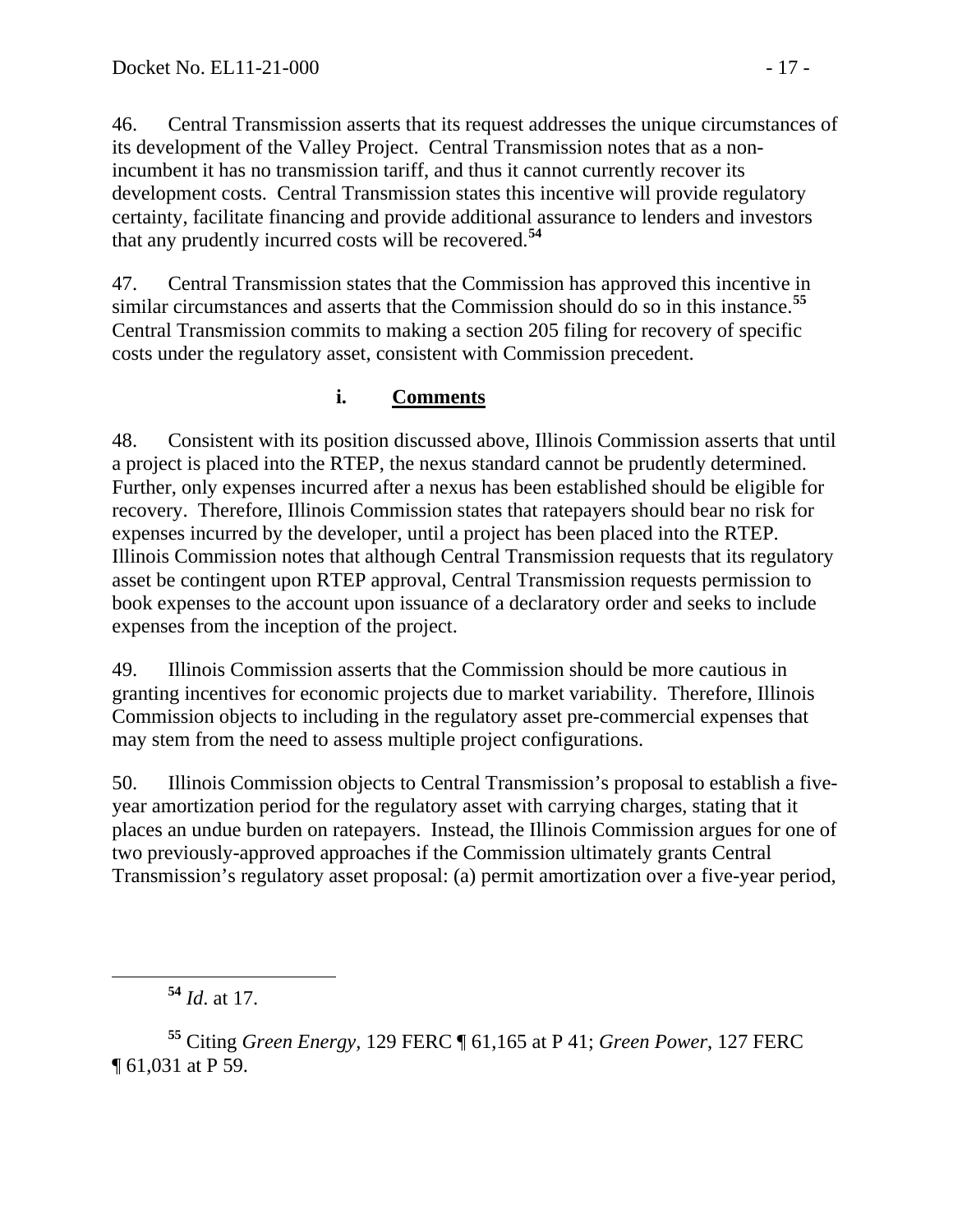but disallow carrying charges,**<sup>56</sup>** or (b) require Central Transmission to amortize over a ten-year period with carrying charges.**<sup>57</sup>**

51. Illinois Commission proposes that Central Transmission calculate any carrying charges based on its cost of debt only, and not based on total return. Illinois Commission states that the Commission needs to balance the risks of abandonment or delay, which Central Transmission itself identifies, to developers and ratepayers in its pre-commercial cost recovery policy. Illinois Commission notes that if the project is placed into RTEP and delayed, carrying charges will continue to accrue and increase the cost of the project to load. Under this scenario, the Illinois Commission notes that the cost to load increases, while any benefits to load are reduced due to the delay of placing the project in-service and that reducing the carrying charge is one way that the burden on load can be minimized.

52. Exelon states that it does not take an opinion on the requested incentives, but requests that the Commission clarify that recovery of pre-commercial costs through a regulatory asset is limited to start-up and development costs that are related to the Valley Project, including approving only a pro-rata share of costs that are attributable to multiple projects.**[58](#page-17-0)**

### **ii. Answer**

53. In response to the Illinois Commission, the Central Transmission asserts that it should be allowed deferred recovery of all prudently incurred pre-commercial expenses, including costs associated with considering potential configurations. According to Central Transmission, the Commission has never placed developers at risk for costs incurred during the planning process and doing so would appear to place independent developers at a disadvantage, because incumbent transmission owners have historically recovered all planning costs for selected and rejected projects alike. Central Transmission claims that the five-year amortization will reduce carrying costs and result in significant savings to consumers, compared to ten years.

**<sup>57</sup>** *Id.* (citing *Green Power*, 127 FERC ¶ 61,031, as approving ten-year amortization with carrying charges).

<span id="page-17-0"></span>**<sup>58</sup>** Exelon at 12 (noting that Central Transmission's exhibits include presentations that were developed for multiple projects).

**<sup>56</sup>** Illinois Commission at 8 (citing *Green Energy*, 129 FERC ¶ 61,165, as approving five-year amortization without carrying charges).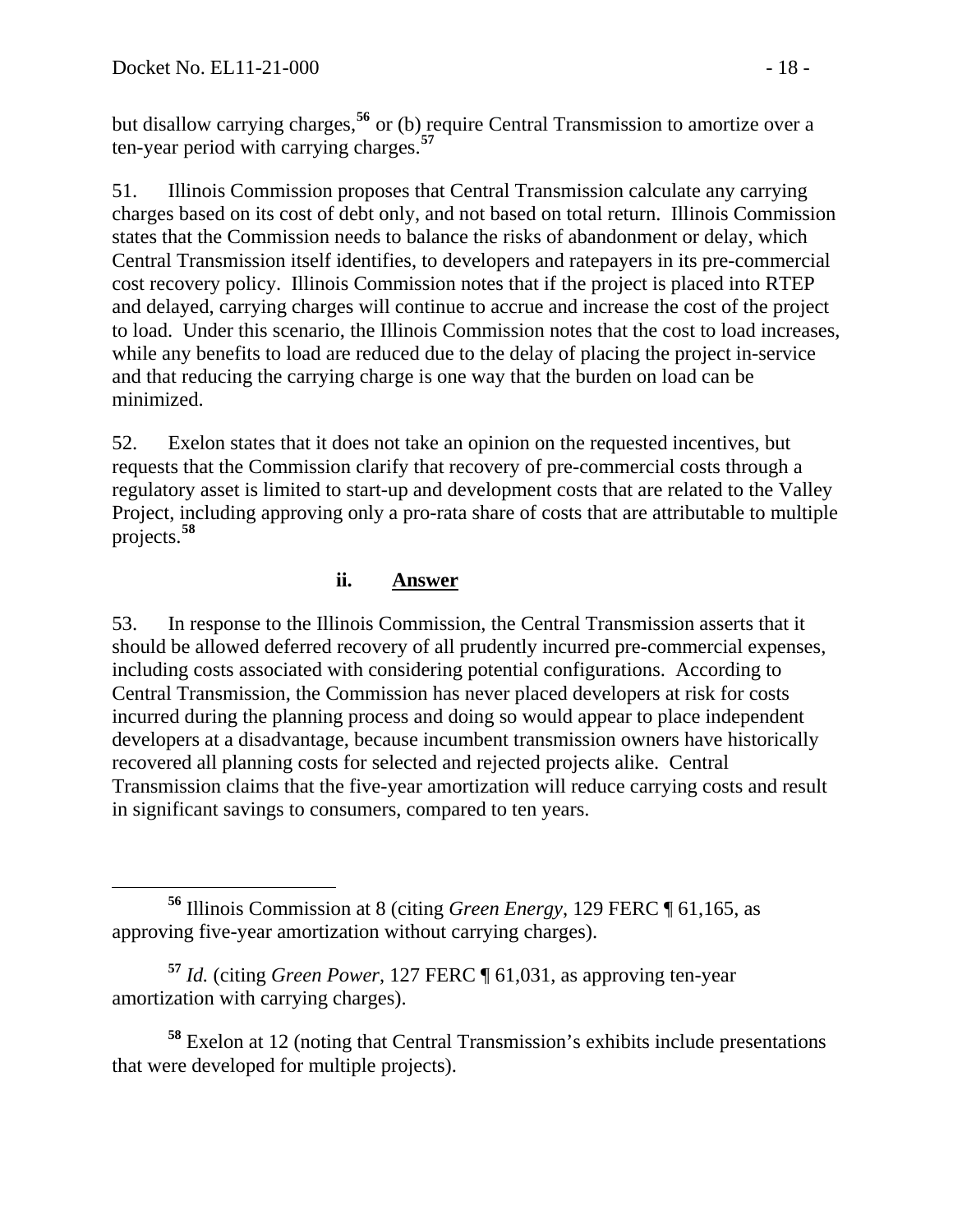54. Central Transmission addresses Exelon's concern that only pre-commercial expenses related to the Valley Project may be recovered through the regulatory asset, and affirms that its Petition relates only to the Valley Project's pre-commercial expenses. Central Transmission also affirms that its section 205 filing for pre-commercial expenses will include a demonstration that all such expenses relate only to the Valley Project.

### **iii. Commission Determination**

55. The Commission grants Central Transmission's request for authorization to establish the regulatory asset, as of the date of this order, conditioned upon the Valley Project being approved in PJM's RTEP as an economic project. Granting this incentive will allow Central Transmission to defer recovery of prudently incurred pre-commercial costs from the project's inception. The Commission finds the incentive is tailored to Central Transmission's risks and challenges because this incentive will provide it with added up-front regulatory certainty and can reduce interest expense, improve coverage ratios, and facilitate the financing of Valley Project on reasonable terms.

56. While we conditionally grant Central Transmission's request for authorization to establish the regulatory asset to defer pre-commercial expenses from inception until the regulatory asset is included in rate base, Central Transmission cannot recover the costs deferred as a regulatory asset until it has made its FPA section 205 filing to establish just and reasonable rates. Parties will be able to challenge these costs at that time. Central Transmission will also have to establish that the costs included in the regulatory asset are costs that would have otherwise been chargeable to expense in the period incurred. We clarify that our conditional approval of the regulatory asset incentive in this order is not a Commission assurance that the costs will be recovered in future rates, but only an indication that the Commission may allow the utility's authorized rates to include the relevant costs.**[59](#page-18-0)**

57. We authorize Central Transmission to amortize the regulatory asset over five years, consistent with rate recovery**[60](#page-18-1)** and conditioned on Central Transmission making the appropriate demonstration that PJM approved the Valley Project for inclusion in the RTEP. We disagree with the Illinois Commission's contention that the five-year amortization period may create an undue burden on ratepayers. The Commission has

<span id="page-18-1"></span>**<sup>60</sup>** *See*, *e.g.*, *Green Power*, 127 FERC ¶ 61,031 at P 59; *Primary Power*, 131 FERC ¶ 61,015 at P 117.

<span id="page-18-0"></span>**<sup>59</sup>** *See Pioneer*, 130 FERC ¶ 61,044 at P 28 (citing *Illinois Power Co.*, 87 FERC  $\P$  61,028).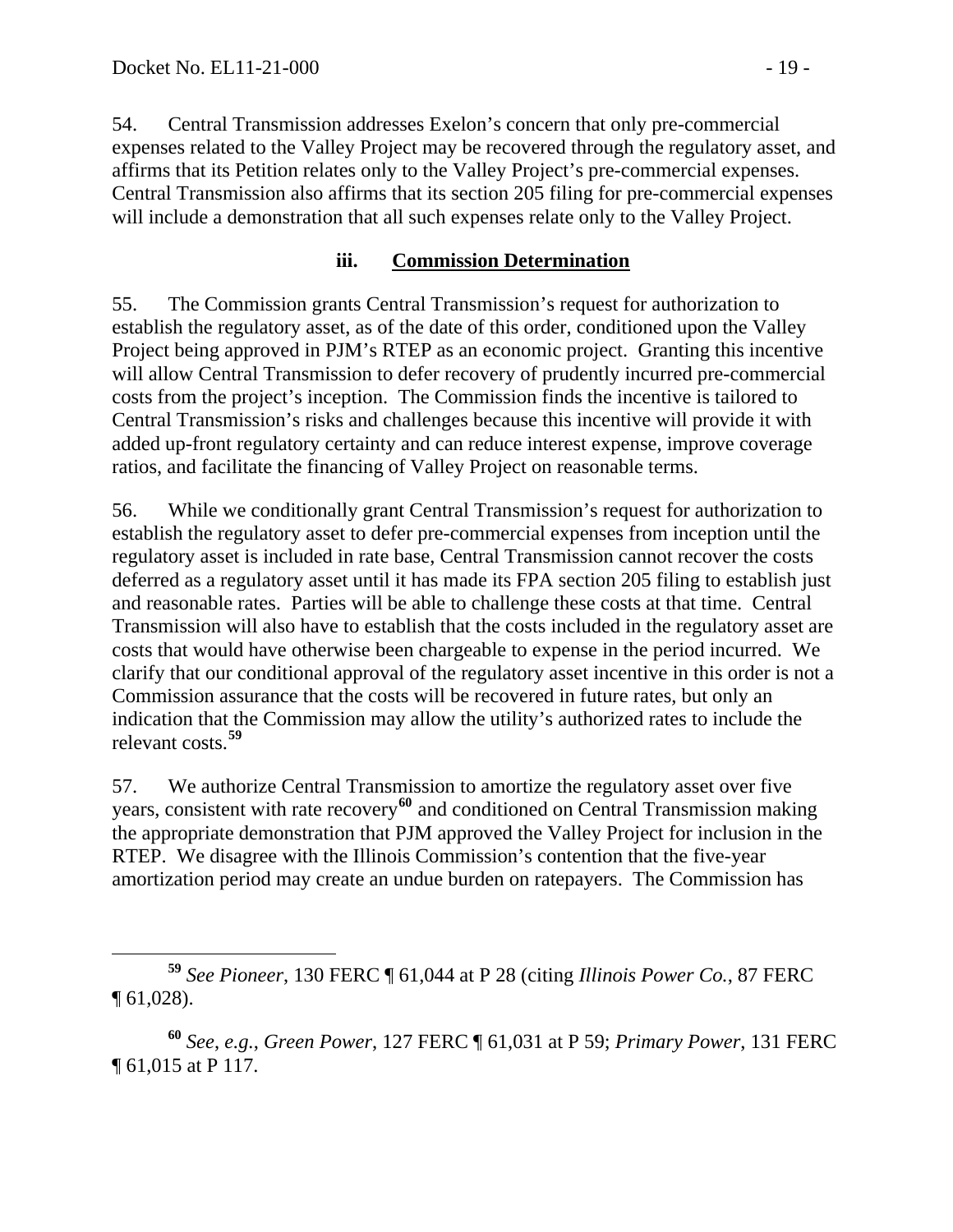approved five-year amortization periods in similar circumstances.**[61](#page-19-0)** In light of this precedent finding a five-year amortization period was just and reasonable in other cases, Illinois Commission has failed to demonstrate why the five-year amortization period in this project would be more burdensome for this project compared to other projects of equivalent or larger size.

58. Central Transmission requests approval to accrue carrying charges on the regulatory asset based on Central Transmission's actual cost of debt and the overall ROE that the Commission ultimately approves for the Project. Consistent with its proposal, we approve Central Transmission's request to accrue a carrying charge on the regulatory asset from the date of this order until the regulatory asset is included in rate base. The Commission has previously approved use of a carrying charge based on debt costs and ROE.<sup>[62](#page-19-1)</sup> Central Transmission is directed to record the carrying charges on the regulatory asset by debiting Account 182.3 and crediting Account 421, Miscellaneous Nonoperating Income, consistent with the Commission's accounting requirements. **[63](#page-19-2)** Once Central Transmission begins to recover the regulatory asset in rate base as part of its revenue requirement, it will earn a return on the unamortized balance of the regulatory asset and, therefore, must stop accruing carrying charges at that time.**[64](#page-19-3)**

59. As for Illinois Commission's position that the costs be limited to those incurred after approval in RTEP, the Commission's policy is that a regulatory asset may be established to recover costs based on a demonstration that the costs at issue are both unrecoverable in existing rates and that it is probable that such costs will be recoverable in future rates.**[65](#page-19-4)** Thus, RTEP approval in itself does not determine which costs may be

<span id="page-19-0"></span> **<sup>61</sup>** *See*, *e.g.*, *Primary Power*, 131 FERC ¶ 61,015 at P 115 (approving amortization of pre-commercial costs over five years); *Green Energy*, 129 FERC ¶ 61,165 at P 41; *Tallgrass*, 125 FERC ¶ 61,248 at P 63.

<span id="page-19-1"></span>**<sup>62</sup>** *See*, *e.g.*, *Primary Power*, 131 FERC ¶ 61,015 at P 111, 117 (approving fiveyear amortization period and carrying charges based on cost of capital, including ROE).

<span id="page-19-2"></span>**<sup>63</sup>** *Revisions to Uniform Systems of Accounts to Account for Allowances under the Clean Air Act Amendments of 1990 and Regulatory-Created Assets and Liabilities and to Form Nos. 1, 1-F, 2, and 2-A*, Order No. 552, 58 FR 17982 (April 7, 1993), FERC Stats. & Regs. ¶ 30,967, at 30,825 (1993).

<span id="page-19-3"></span>**<sup>64</sup>** *See*, *e.g.*, *Green Power*, 127 FERC ¶ 61,031 at P 60; *Pioneer*, 126 FERC ¶ 61,281 at P 84.

<span id="page-19-4"></span>**<sup>65</sup>** *Midwest Independent Transmission System Operator*, 104 FERC ¶ 61,012, at P 29 (2003) (citing the Commission's Uniform System of Accounts, 18 C.F.R. Part 101, Account No. 182.3).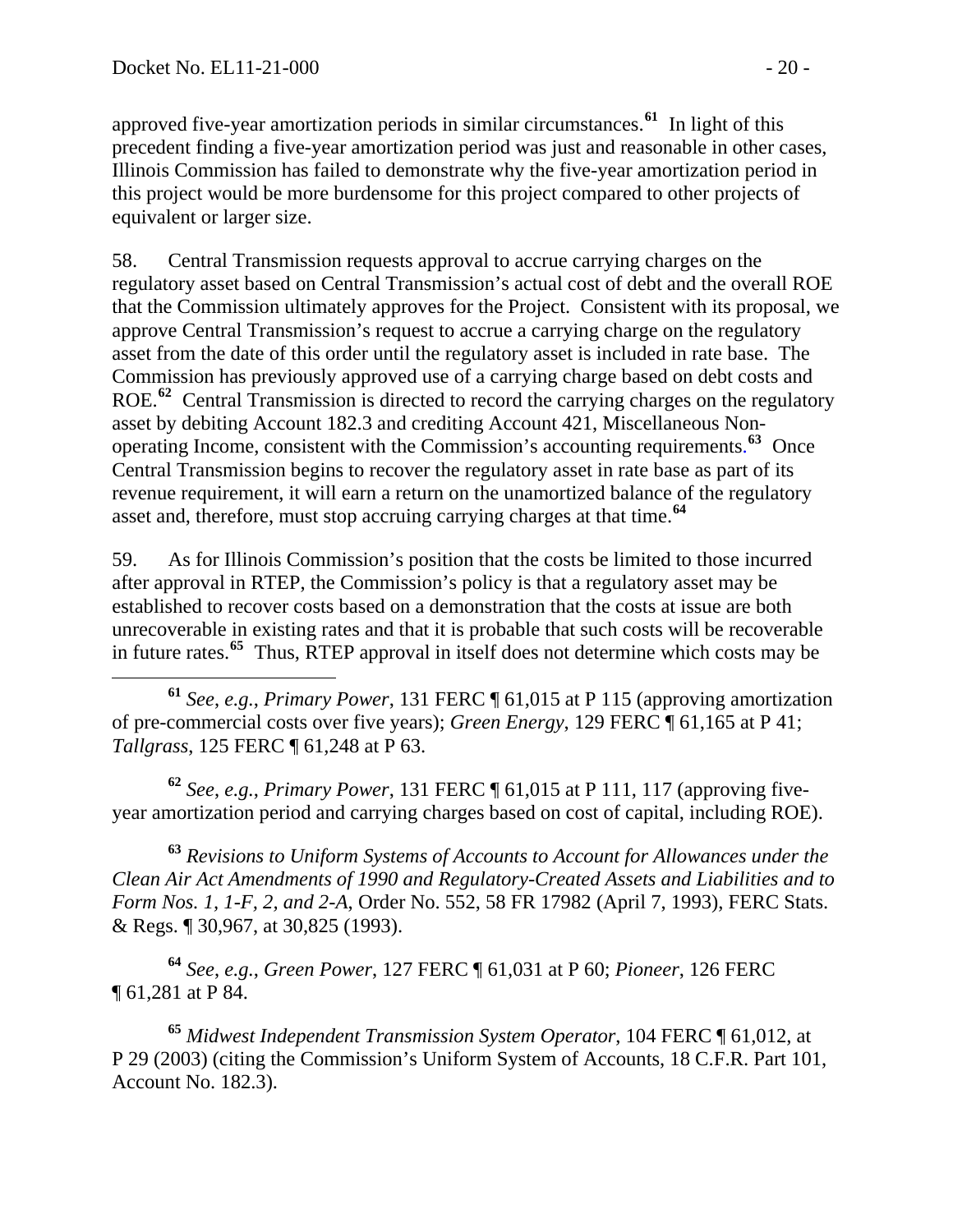included in the regulatory asset, and Central Transmission may include historic costs in its regulatory asset beginning as of the date of this order and including costs incurred prior to RTEP approval, subject to making the appropriate demonstration.

### **b. 30-year Depreciable Life for Rate Recovery**

### **i. Central Transmission's Proposal**

60. Central Transmission requests permission to use a 30-year depreciable life for rate recovery of its Valley Project. Central Transmission defends its request to use a depreciable life that is less than the estimated useful life of the project, noting that it is not requesting the 15-year accelerated depreciation permitted by Order No. 679. Central Transmission chooses the 30-year depreciable life to align depreciation cash flow with the cash flow needed to amortize its debt. According to Central Transmission, it plans to finance the project on a non-recourse basis, and 30 years is the maximum term available.

61. Central Transmission asserts that the requested depreciable life will ensure that debt can be retired without the use of equity funds. Central Transmission claims that, because the Valley Project is its only asset, failure to align the depreciation schedule with the debt amortization schedule will affect the project more than a project that is part of a larger rate base. Central Transmission cites the risk that meeting debt obligations will consume funds that could otherwise be used to return capital to equity investors, and asserts that such use will raise the cost of equity and may create a disincentive for equity investment. According to Central Transmission, the 30-year depreciable life will ensure that cost incurrence and revenue recovery are properly synchronized. Also, Central Transmission also notes that, should longer term financing become available, the interest rate on a 30-year loan would be lower than the longer term financing.

### **ii. Commission Determination**

62. The Commission finds that the 30-year depreciable life requested by Central Transmission is reasonable, conditioned upon the Valley Project being approved in PJM's RTEP as an economic project. We find that Central Transmission's proposed approach is reasonable in the context of rate recovery for a single asset and will ensure a constant revenue stream.**[66](#page-20-0)** Specifically, Central Transmission has demonstrated the need to synchronize the cost incurrence and its revenue recovery in order to ensure a cash flow

<span id="page-20-0"></span>**<sup>66</sup>** The Commission has approved capital cost recovery periods that were less than the physical life of the facilities. *See*, *e.g.*, *Citizens Energy Corp.*, 129 FERC ¶ 61,242, at P 23 (2009) (approving 30-year levelized fixed rate of recovery of capital requirements); *Westar Energy, Inc.*, 122 FERC ¶ 61,268 (2008) (finding a 15-year accelerateddepreciation schedule to be appropriate).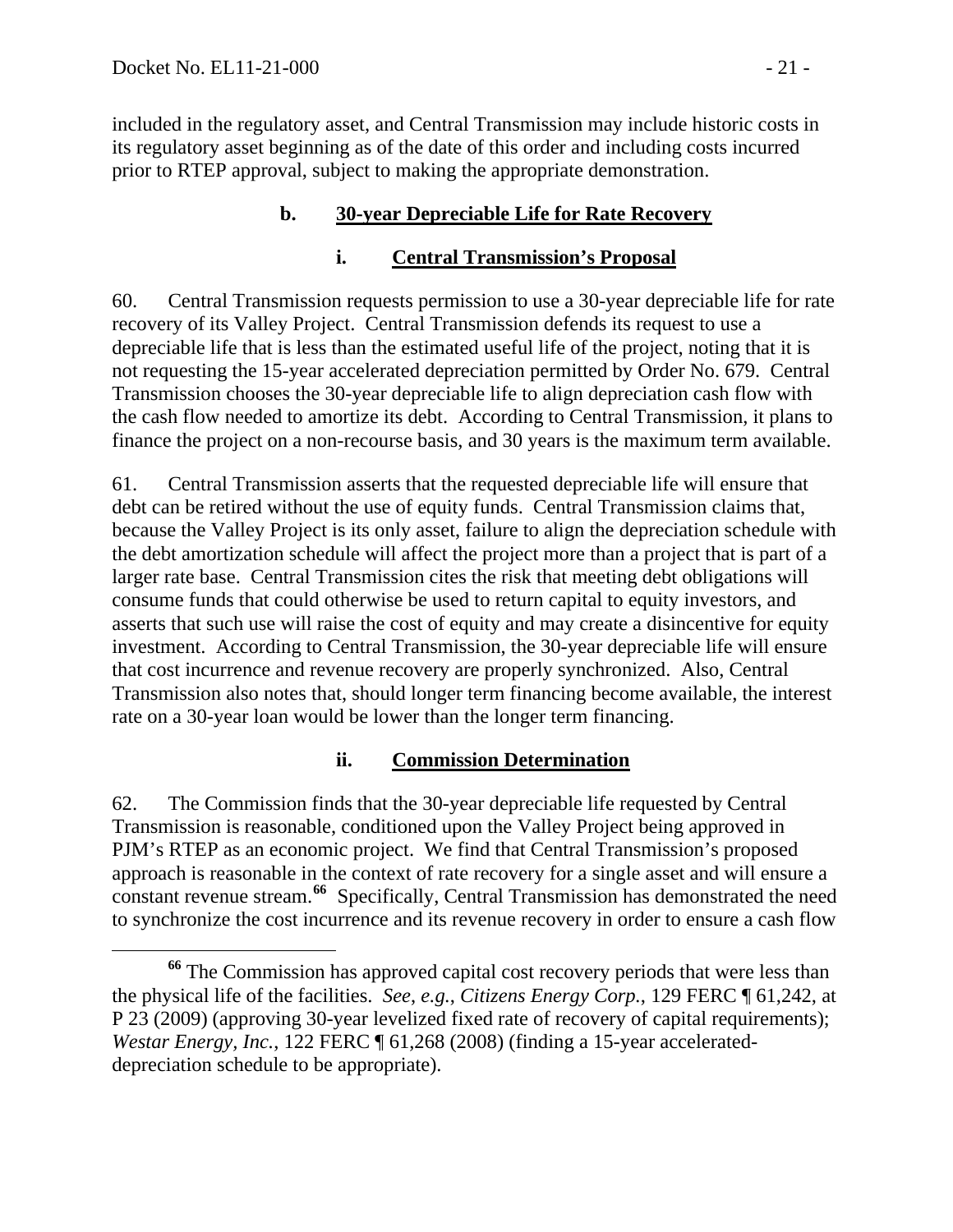to cover the principal payments of its debt. We also agree with Central Transmission's statement that in the current market, the financing of the Project over 30 years is an acceptable cost alternative and will result in significant savings for consumers through lower financing costs. We note that no party has protested the requested incentive to use a 30-year depreciable life for cost recovery of the Valley Project.

63. For accounting purposes, Central Transmission is required to depreciate its Valley Project over its economic service life in a systematic and rational manner and separately recognize as a regulatory liability in Account 254, Other Regulatory Liabilities, any difference between depreciation expense recognized for accounting purposes and depreciation expense included in the development of rates. This accounting treatment is consistent with requirements of the Commission's Uniform System of Accounts,**[67](#page-21-0)** Order No. 552,**[68](#page-21-1)** and Order No. 679.**[69](#page-21-2)**

### **c. Recovery of Abandoned Project Cost**

### **i. Central Transmission's Proposal**

64. Central Transmission requests that it be permitted to recover 100 percent of prudently incurred costs, including pre-commercial expenses and construction costs, if the Valley Project is abandoned due to an event beyond of its control, after approval in the RTEP as an economic project. Central Transmission notes that it bears all risk of failure to meet the economic thresholds to be designated as a market efficiency project or be found to resolve the ten-year stage 1A ARR infeasibility issues. Central Transmission asserts that if PJM approves and designates it to develop the project, it is appropriate to shift the risk to the expected beneficiaries of the line.

65. Central Transmission cites Order No. 679 for the holding that recovery of abandoned plant costs is an "effective means to encourage transmission development by reducing the risks of non-recovery of costs."**[70](#page-21-3)** Central Transmission asserts that it faces substantial abandonment risk because it must obtain multiple regulatory approvals, described above, and because RTEP economic enhancements face the risk of cancellation or modification if market fundamentals change.**[71](#page-21-4)** Thus, Central Transmission states that

<span id="page-21-1"></span>**<sup>68</sup>** Order No. 552, FERC Stats. & Regs. ¶ 30,967.

<span id="page-21-2"></span>**<sup>69</sup>** Order No. 679, FERC Stats. & Regs. ¶ 31,222 at P 153.

<span id="page-21-3"></span>**<sup>70</sup>** *Id.* P 163.

<span id="page-21-4"></span>**<sup>71</sup>** *See* Central Transmission Petition at 13, 18.

<span id="page-21-0"></span>**<sup>67</sup>** 18 C.F.R. Part 101.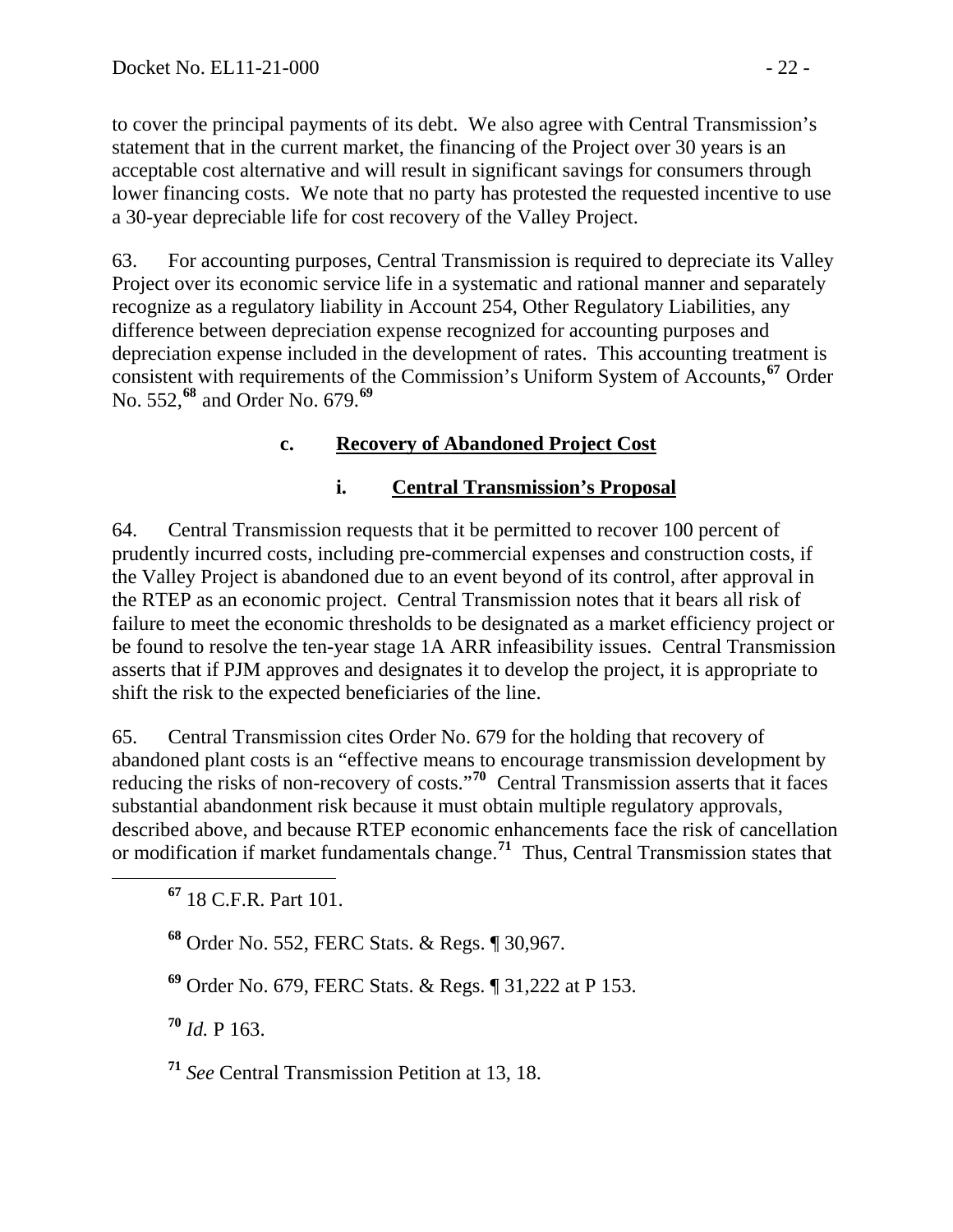the Valley Project faces the risk of PJM re-evaluating the Valley Project and removing it from the RTEP due to unforeseen changes, even if it acquires the required permits and approvals.

66. Central Transmission asserts that it would be difficult to commit its investors' equity and its resources to the Valley Project, even after designation by PJM, without assurance of recovery of project costs in the event of cancellation for reasons beyond its control. Central Transmission requests that the Commission permit it to recover 100 percent of prudently incurred costs if the Valley Project must be abandoned due to forces outside of Central Transmission's control, after PJM has designated it to build the project.**[72](#page-22-0)** Central Transmission commits to making a section 205 filing prior to recovery of any abandoned plant costs, consistent with Commission precedent.**[73](#page-22-1)**

### **ii. Comments**

67. Illinois Commission believes that the request for approval of abandonment costs is premature, because Central Transmission is seeking incentive rates for an economic project, which faces an increased risk of abandonment compared to a reliability project.**[74](#page-22-2)** Illinois Commission asserts that the abandonment cost incentive shifts risk to ratepayers, who may be in no better position to bear it than the developer.

68. According to the Illinois Commission, there are only two limits on Central Transmission's ability to recover costs in the event of abandonment, an after the event prudency review and a determination that abandonment occurred due to events outside of Central Transmission's control. Illinois Commission notes that there is no discussion in the Petition as to what costs will be deemed prudent and what events will be considered out of Central Transmission's control.

69. According to the Illinois Commission, deferring the establishment of limits on the abandonment incentive until a subsequent section 205 filing exposes an excessive amount of risk on ratepayers. Illinois Commission acknowledges that the Commission's practice is to approve abandonment in prior incentive rate requests, but states that without additional clarity it would not be just and reasonable to approve abandoned cost recovery.

<span id="page-22-1"></span><span id="page-22-0"></span>**<sup>72</sup>** Central Transmission Petition at 19 (citing *Southern California Edison Co.*, 121 FERC ¶ 61,168 (2007), *reh'g denied*, 123 FERC ¶ 61,293 (2008); *Tallgrass*, 125 FERC ¶ 61,248).

**<sup>73</sup>** *See* Order No. 679, FERC Stats. & Regs. ¶ 31,222 at P 166.

<span id="page-22-2"></span>**<sup>74</sup>** Illinois Commission at 9.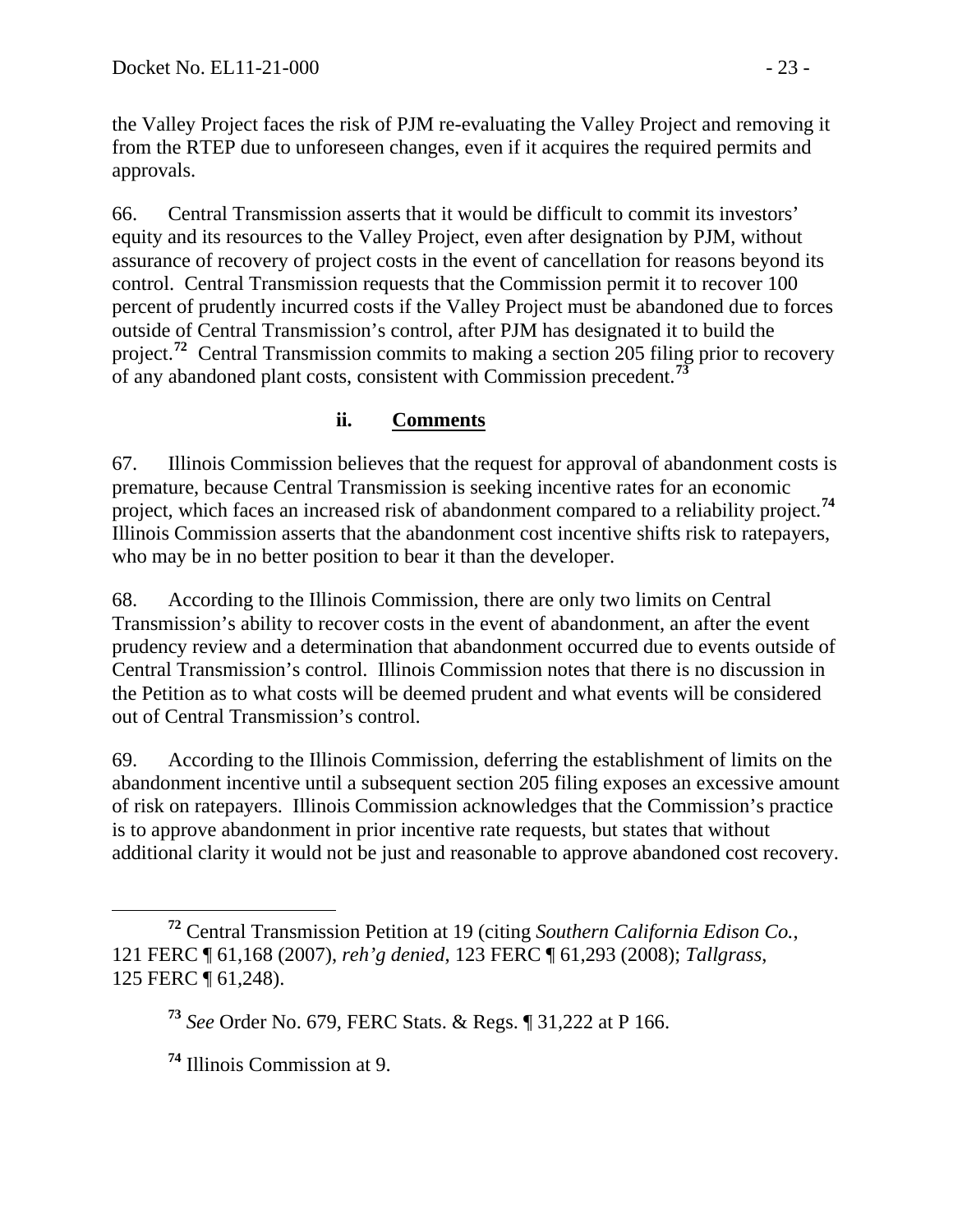70. Illinois Commission cites several rate issues related to determining abandonment costs, such as credit for resale proceeds and prudence of obtaining insurance. Based on these concerns, Illinois Commission requests that the Commission not grant Central Transmission's request for abandonment at least until there is a better definition of the type of costs that are deemed prudently incurred or what events are judged outside of Central Transmission's control.

#### **iii. Answer**

71. Central Transmission responds to Illinois Commission and indicates that any discussion of the circumstances surrounding abandonment is speculative. Central Transmission asserts that the Commission's policy is to evaluate requests for recovery of abandonment costs on a case-by-case basis at the time of abandonment.

#### **iv. Commission Determination**

72. The Commission grants the requested incentive, conditioned upon the Valley Project being approved in PJM's RTEP as an economic project. As we have emphasized in other proceedings, the recovery of abandonment costs is an effective means to encourage transmission development by reducing the risk of non-recovery of costs.**[75](#page-23-0)** The Commission finds that Central Transmission has demonstrated a nexus between the recovery of prudently incurred costs associated with abandoned transmission projects and its planned investment. The Commission agrees with Central Transmission that, even after initial RTEP approval, the Valley Project faces risks outside of its control. These risks, both commercial and regulatory, are not insubstantial. Furthermore, Central Transmission has already incurred development costs in the design of this project. Approval of the abandonment incentive will both attract financing to this project, and protect Central Transmission from further losses if the project should be cancelled for reasons outside its control. Thus, the Commission will grant Central Transmission's request for recovery of 100 percent of prudently incurred costs associated with the Valley Project in the event of abandonment, provided that the abandonment is a result of factors beyond Central Transmission's control, which must be demonstrated in any subsequent FPA section 205 filing for recovery of abandoned plant.**[76](#page-23-1)**

<span id="page-23-0"></span>73. The Commission will not determine the justness and reasonableness of Central Transmission's abandoned plant recovery, if any, until Central Transmission seeks such recovery in a FPA section 205 filing.**[77](#page-23-2)** Order No. 679 specifically reserves the prudence

<span id="page-23-1"></span>**<sup>76</sup>** *Id*. P 165-66.

<span id="page-23-2"></span>**<sup>77</sup>** *Primary Power*, 131 FERC ¶ 61,015 at P 124.

**<sup>75</sup>** Order No. 679, FERC Stats. & Regs. ¶ 31,222 at P 163.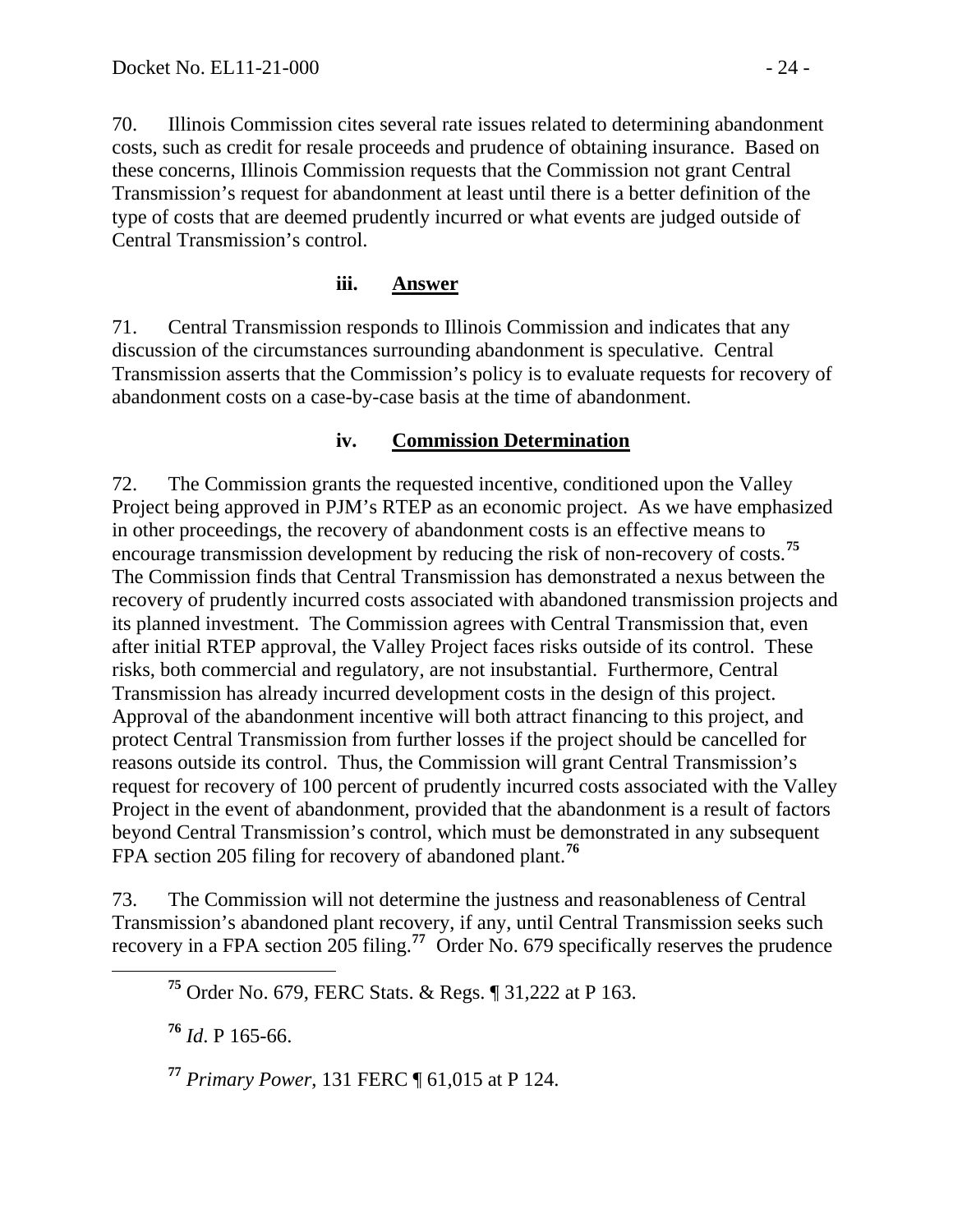determination for the later FPA section 205 filing that every utility is required to make if it seeks abandoned plant recovery. **<sup>78</sup>** We note that, should the project be cancelled before it is completed, it is unclear whether Central Transmission will have any customers from which to recover its abandonment costs. At such time, Central Transmission will be required to demonstrate in its section 205 filing that abandonment was beyond its control, provide for rate authorization consistent with the PJM tariff allowing for recovery of abandonment costs that were prudently incurred, and propose a rate and cost allocation method to recover the costs in a just and reasonable manner.**<sup>79</sup>**

74. We deny the Illinois Commission's requests to either put additional limits on the requested abandonment incentive or deny the incentive without a better definition of what costs are considered prudently incurred. The Commission has regularly granted the abandonment incentive in other cases, conditioned upon approval of the project in the regional planning process, without additional limits. As indicated, the Commission's policy is not to prejudge the prudence of costs prior to a section 205 filing to review those costs.

## **d. RTO Participation Adder**

### **i. Central Transmission's Proposal**

75. Central Transmission requests a 50-basis point incentive rate adder to its ROE upon becoming a PJM member.<sup>[80](#page-24-0)</sup> Central Transmission intends to become a PJM transmission owner under the Transmission Owners Agreement and will turn over operational control of the Valley Project to PJM. Central Transmission agrees as a policy matter that transmission companies should actively participate in the transmission planning process and indicates that it takes its RTO participation responsibilities seriously. Central Transmission notes that the LS Power Group has been actively participating in the PJM Transmission Expansion Advisory Committee discussions for almost two years.

76. According to Central Transmission, the Valley Project will be the first major transmission line project approved by PJM as an economic enhancement or to resolve stage 1A ARR infeasibility issues. In addition, Central Transmission asserts that it will

**<sup>78</sup>** Order No. 679, FERC Stats. & Regs. ¶ 31,222 at P 165-66.

**<sup>79</sup>** *See Pioneer*, 130 FERC ¶ 61,044 at P 27; *Green Power*, 127 FERC ¶ 61,031 at P 52.

<span id="page-24-0"></span>**<sup>80</sup>** Central Transmission requests no other ROE adders and affirms that its request is contingent on the resulting ROE being within the zone of reasonableness.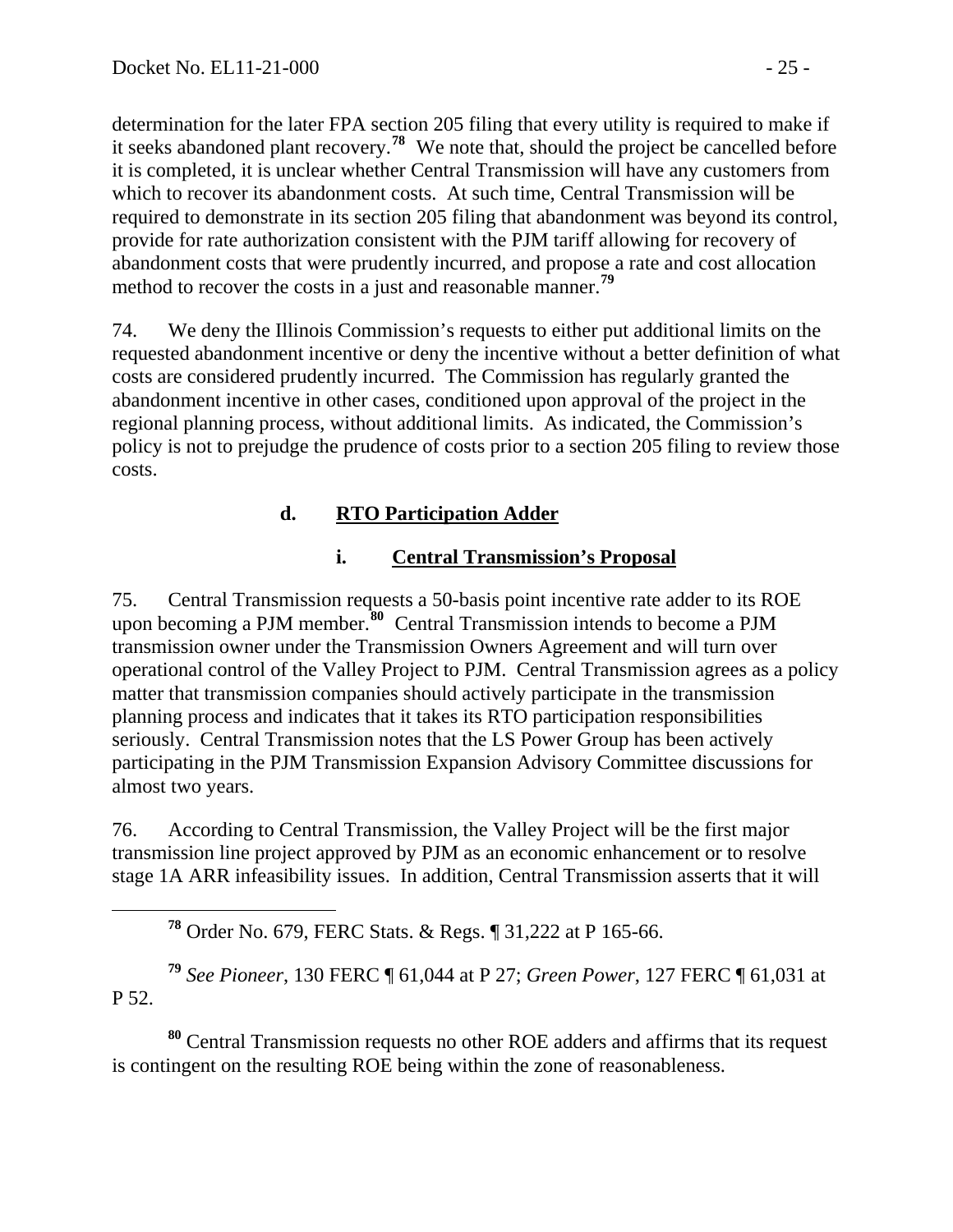be the first non-incumbent owner of a transmission line in PJM operating at cost of service rates. Central Transmission claims that the project will provide substantial benefits to consumers that would not be possible without Central Transmission joining the RTO structure.

77. In light of its development risks and competition for capital and resources from other projects, including other RTO transmission projects, Central Transmission notes that it is not seeking other ROE adders, such as for being an independent transmission company, or Transco, or a project specific adder, stating that the RTO-membership adder will assist it in attracting equity for the Valley Project.

### **ii. Commission Determination**

78. Central Transmission has stated that it intends to turn over operational control of the Valley Project to PJM, and that it will become a Participating Transmission Owner. In Order No. 679, the Commission stated that we would authorize incentive-based rate treatment for public utilities that are or will continue to be members of Regional Transmission Organizations.**[81](#page-25-0)** Therefore, provided that the Valley Project is included in the RTEP as discussed above and Central Transmission takes all the necessary steps to turn over operational control of the Valley Project to PJM and becomes a Participating Transmission Owner, the Commission grants Central Transmission's requested 50 basis point adder for RTO participation. We note that no party has protested the requested incentive for a 50 basis point ROE incentive adder for RTO participation for the Valley Project.

79. Incentive-based ROEs, like other incentives offered under Order No. 679, are to be filed with the Commission for approval in a section 205 filing before the rates reflecting such incentives can be charged.**[82](#page-25-1)** Accordingly, our determination here is subject to Central Transmission's overall ROE being within the zone of reasonableness, to be determined when it makes its future FPA section 205 filing.

<span id="page-25-1"></span><span id="page-25-0"></span>**<sup>81</sup>** Order No. 679, FERC Stats. & Regs. ¶ 31,222 at P 326; Order No. 679-A, FERC Stats. & Regs. ¶ 31,236 at P 86. *See also Green Power*, 127 FERC ¶ 61,031 at P 85; *Tallgrass*, 125 FERC ¶ 61,248 at P 58.

**<sup>82</sup>** Order No. 679, FERC Stats. & Regs. ¶ 31,222 at P 77-79.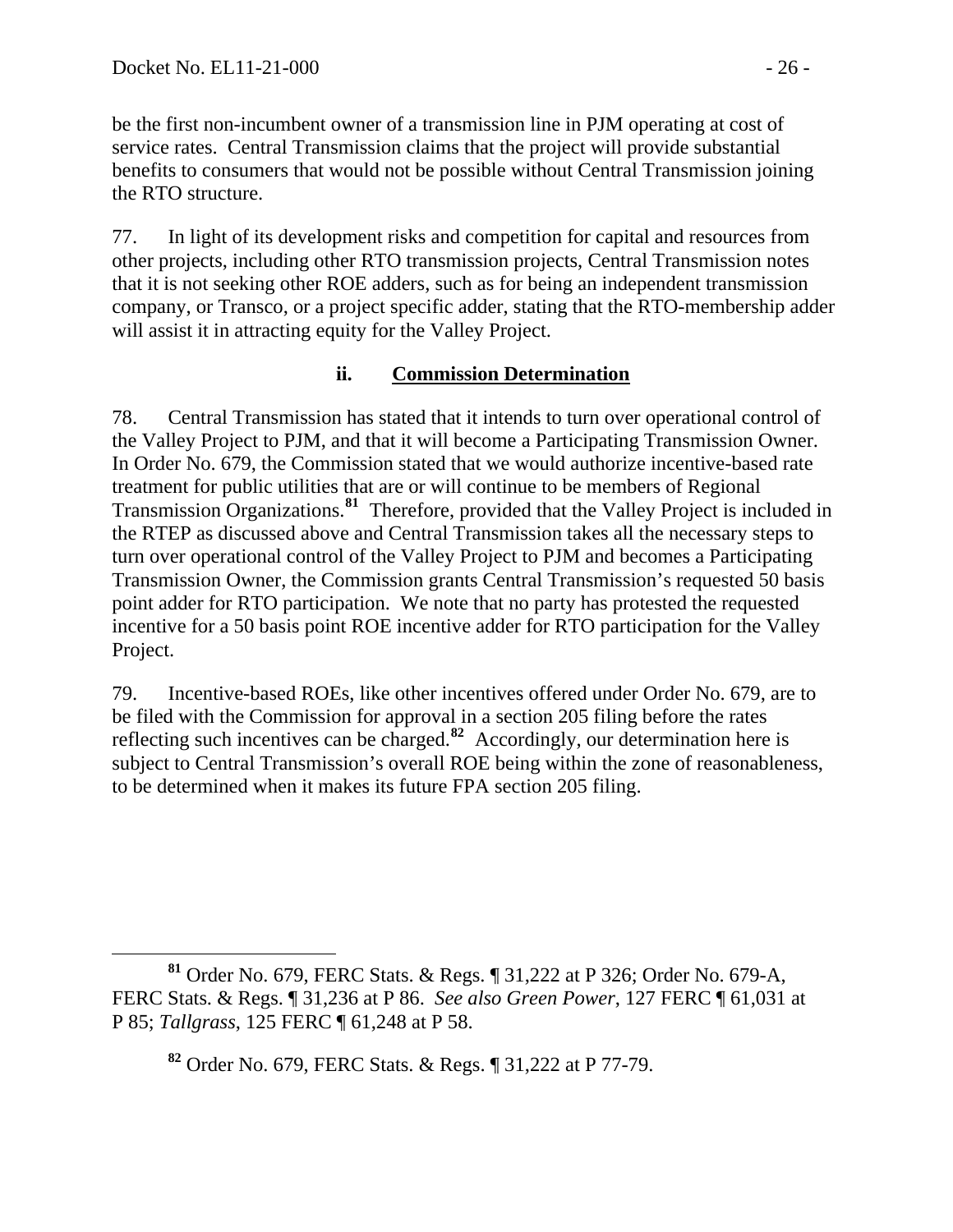### **e. Total Package of Incentives**

### **i. Central Transmission's Proposal**

80. Throughout its petition, Central Transmission stresses that it has declined to seek other incentives that are available and that its individual requests are tailored to meet the risks faced by the project. Central Transmission states that it has tailored its request to the minimum package of incentives needed given the risks and challenges faced by the Valley Project, consistent with ensuring just and reasonable rates.**[83](#page-26-0)**

### **ii. Commission Determination**

81. The Commission has stated that in evaluating whether an applicant has satisfied the required nexus test, the Commission will examine the total package of incentives being sought, the interrelationship between any incentives, and how any requested incentives address the demonstrable risks and challenges faced by the applicant in constructing the project.**[84](#page-26-1)** This test is fact-specific and requires the Commission to review each application on a case-by-case basis.

82. The Commission finds that the total package of incentives and the interrelationship of the requested incentives is tailored to address the demonstrable risks and challenges faced by Central Transmission, as a non-incumbent utility, in developing the Valley Project as an economic enhancement for inclusion in the PJM RTEP. The regulatory asset incentive will allow for deferred recovery of the pre-commercial expenses and provide Central Transmission with up-front regulatory certainty, rate stability, and improved cash flow, thereby easing pressures on its finances caused by transmission development activities. Furthermore, approval of recovery of precommercial expense, including carrying charges, will provide regulatory certainty and can reduce interest expense, improve coverage ratios, and facilitate the financing of the project on reasonable terms. Likewise, the 30-year depreciable life will facilitate financing and is tailored to available credit terms. The abandonment incentive will encourage transmission development by reducing the risks of non-recovery of prudently incurred costs associated with abandoned transmission projects if such abandonment is outside the developer's control. Finally, the 50-basis point RTO participation adder is an appropriate means to encourage parties to join and participate in an RTO and will

<span id="page-26-1"></span><span id="page-26-0"></span>**<sup>84</sup>** 18 C.F.R. § 35.35(d); Order No. 679, FERC Stats. & Regs. ¶ 31,222 at P 26. *See also* Order No. 679-A, FERC Stats. & Regs. ¶ 31,236 at P 21 ("the incentive(s) sought must be tailored to address the demonstrable risks and challenges faced by the applicant in undertaking the project").

**<sup>83</sup>** Central Transmission Petition at 22.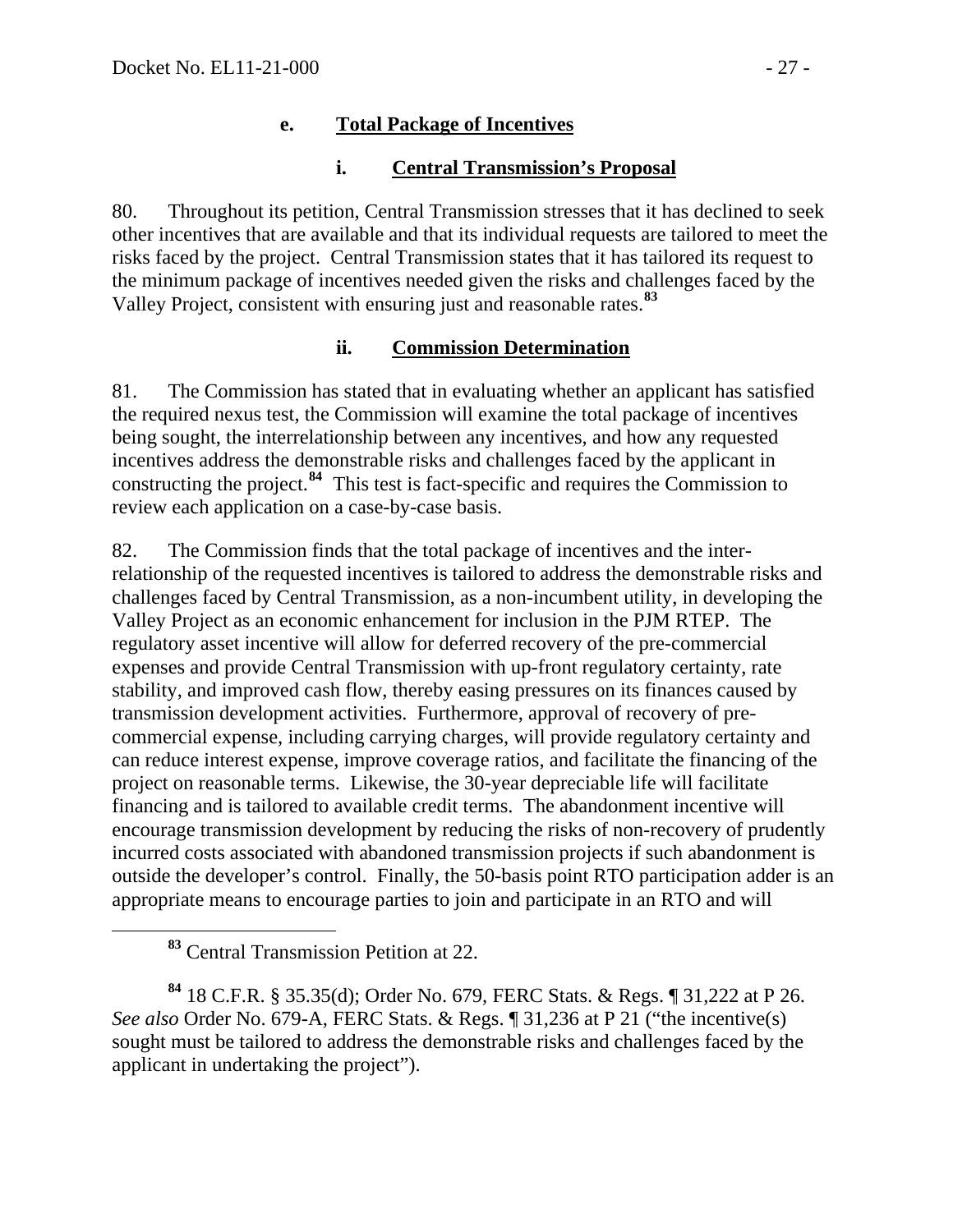facilitate Central Transmission's ability to raise capital. The overall ROE will be bound by the upper end of the zone of reasonableness to be determined when Central Transmission makes its future FPA section 205 filing and is conditioned on the Valley Project's approval in the RTEP as discussed above.

# **4. Cost and Formula Rate Issues**

83. In addition to its requests for rate incentives, Central Transmission requests authorization to recover its costs through a forward-looking formula rate that will track its costs on an estimated basis, rather than historic costs. Central Transmission proposes to rely on cost and load projections, subject to an annual true-up with interest using FERC Form No. 1 data. Central Transmission states that it will file its rate, which will feature comprehensive rate update protocols used in existing PJM transmission rates.**[85](#page-27-0)** Central Transmission explains that, because the Valley Project will constitute all of its rate base, it and its equity investors are subject to greater risk of "regulatory lag," due to a mismatch in costs and rates. According to Central Transmission, reducing this lag will improve its financial position, reduce risk and lower the cost of financing.

84. Central Transmission cites Commission orders as approving forward-looking formula rates, subject to true up, as a reasonable method to avoid a lag in cost recovery, while protecting consumers by ensuring that they pay actual costs, and requests that the Commission authorize its use of a forward-looking formula rate.**[86](#page-27-1)**

## **i. Comments**

85. Exelon objects to Central Transmission's request for approval to use a forwardlooking formula rate, because the rate has not been filed for review.

## **ii. Commission Determination**

86. As discussed above, the Commission authorizes incentives for Central Transmission's proposed project under section 219 of the FPA and Order No. 679. Our decision in this declaratory order is confined to the particular incentives being approved in the instant proceeding and does not constitute approval of any particular rate.

<span id="page-27-0"></span>**<sup>85</sup>** According to Central Transmission, these protocols address implementation issues, such as timing of rate updates, cost support, posting on the PJM website, submittal of an informational filing and contact information.

<span id="page-27-1"></span>**<sup>86</sup>** Central Transmission Petition at 23 (citing *Michigan Electric Transmission Co., LLC*, 117 FERC ¶ 61,314, at P 17 (2006); *International Transmission Company*, 116 FERC ¶ 61,036, at P 19 (2006)).